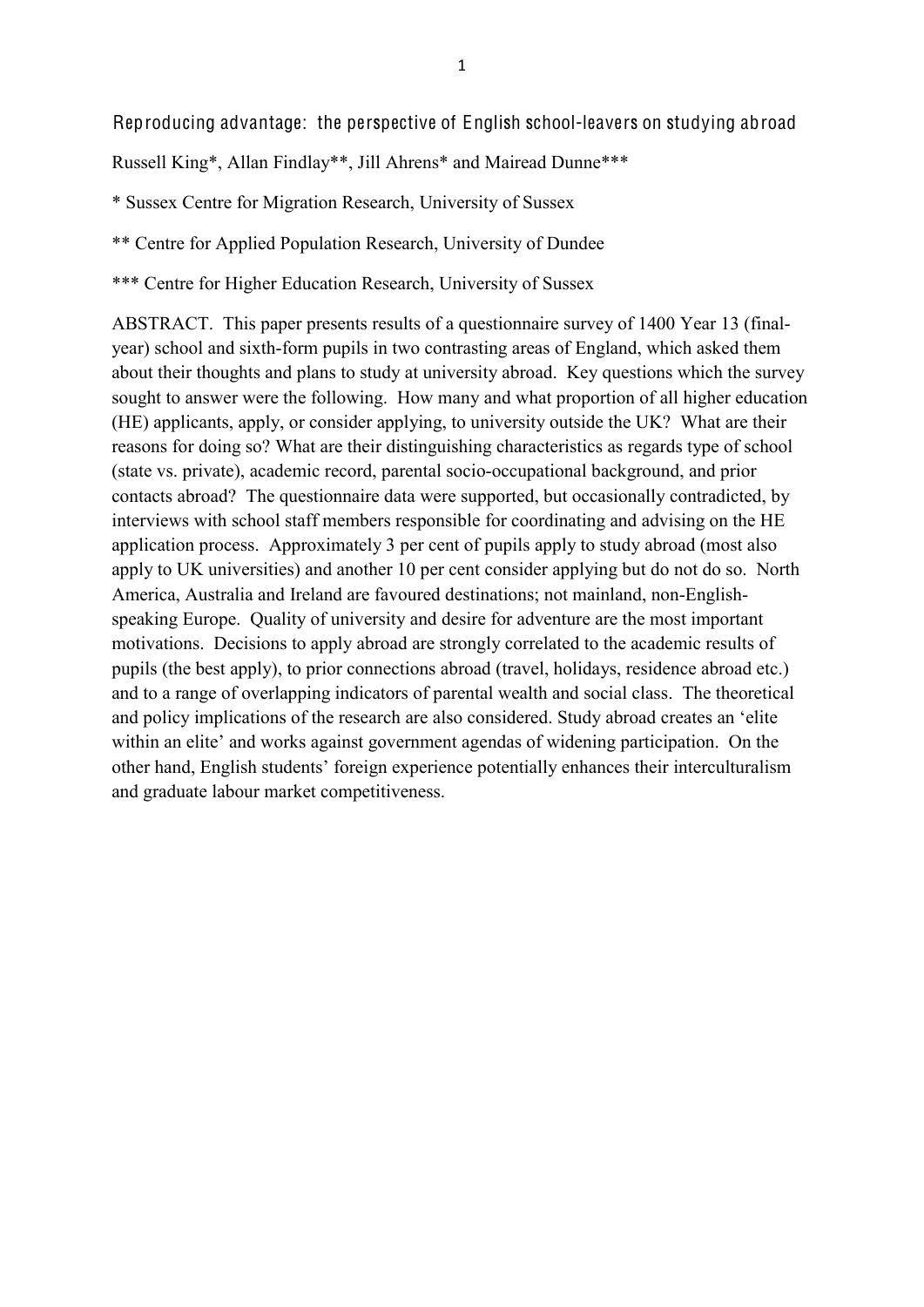How many UK students apply to do their first degree at a foreign university? Where are they interested in studying? What are their reasons for wanting to study abroad? And what are their, and their families' distinguishing socio-economic and demographic characteristics?

These questions are interesting from a number of government-policy, economic, geographical and sociological perspectives. The UK government sees the issue as relevant for two main reasons. First, because students studying abroad are 'lost' from the HESA (Higher Education Statistics Agency) database, used to measure governmental aspirations to have 40 rising to 50 per cent of the age cohort of young adults involved in higher education. If this leakage abroad is sizeable, the government's ability to claim target achievement is compromised. Second, there is the question of the quality of those students who decide to study abroad. Are they the 'brightest and best'? In other words, is there a possible 'brain drain' effect, reminiscent of the original coinage of the term when British scientists moved to North America in the 1960s? (Adams 1968; Glaser 1978). This links clearly to the economic dimension of the debate, which has two sides. One is the classic brain drain mechanism whereby a proportion, small but significant, of clever young people are 'lost' to other countries. The other side of the coin is the beneficial effect of the return of this human capital with enhanced academic, intercultural and perhaps linguistic skills, to enrich the strength of the British graduate labour market.

Geographically and sociologically, the point in young people's lives where they 'go away to uni' is of strategic interest (Holdsworth 2009). It represents a first detachment from the parental family and household and the onset of independent living at a transition-toadulthood age of the late teens (Mulder and Clark 2002). Spatially it gives rise to important, yet surprisingly under-researched, migration patterns, both within the country and, the more specific focus of this paper, abroad. Of course, by no means all entrants to higher education (HE) leave home at this time. With widening participation's recruitment of 'non-traditional' students and with imposition of student fees, more and more UK students choose (or have no choice but) to live at home (Christie 2007); and indeed living at home has always accounted for a larger share of the student population in some parts of the UK (notably Scotland and Northern Ireland) than others. But those who apply to study abroad are in truth an unknown quantity and an under-researched component of the spatial, educational and life-style transition from school or sixth-form college to HE.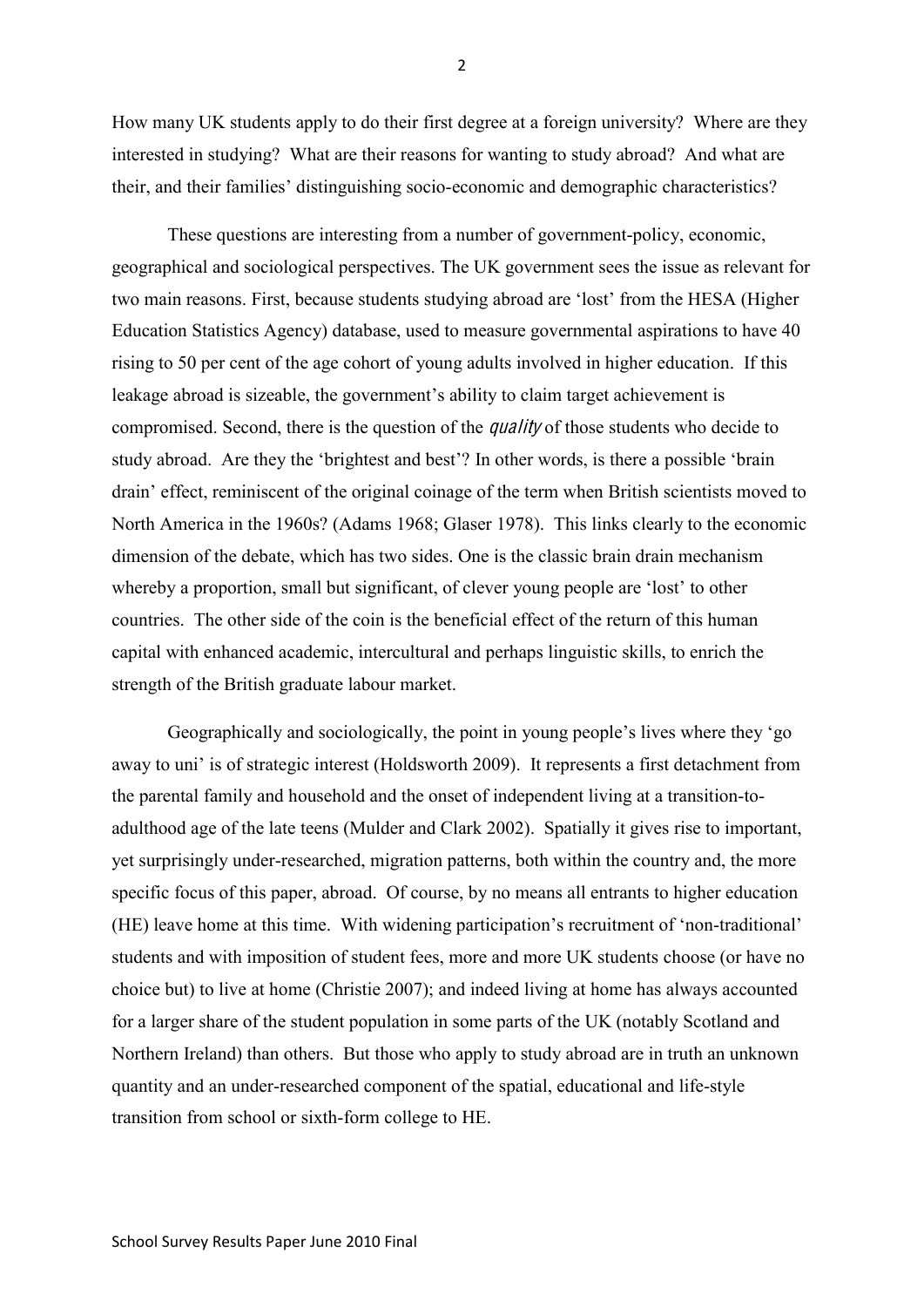This paper presents the results of what we believe is the first-ever survey of UK (specifically, English) students' applications to HE abroad. It is part of a broader research project commissioned by Department of Business, Innovation and Skills into the 'Motivations and Experiences of UK Students Studying Abroad'.<sup>1</sup> This wider project had three main components:

- a critical review of statistics on UK student migration (the 'Metadata Survey');
- a questionnaire survey of the HE application intentions of 1400 final-year pupils in schools in two regions of England (the 'School Survey');
- a questionnaire survey of 560 UK students currently enrolled for degree programmes at universities abroad (the 'Student Survey').

This paper deals with the second of these surveys, but we also draw briefly on supporting evidence from other two surveys where appropriate, and from key interviews with school staff.

The paper develops as follows. In the following section we locate the School Survey within the evolving literature on student migration/mobility, in order to be specific about the research questions addressed in this paper. The next section deals with research design and methods. The core of the paper presents findings: sample characteristics; results of questions pertaining to the key dependant variable – propensity to apply to study abroad, and where; and cross-tabulations with various independent variables – school type, academic performance, education and socio-occupational background of parents, demographic characteristics, and personal and family links abroad. The concluding discussion interprets the findings in the light of two analytical lenses: the relationship between social class reproduction and higher education; and the emergence of a global hierarchy of countries and universities in an increasingly internationalised HE system.

# F raming the study

We position this paper within the evolving literature on international student migration (ISM). This literature is growing quite fast, albeit from a small base. Much of what has been written so far frames ISM as part of a multi-billion dollar global industry in which the main student flows are from developing countries, above all nowadays China and India, and the main destinations are the United States, the United Kingdom and other highly developed countries with well-regarded HE systems and institutions (for overviews see de Wit 2008a;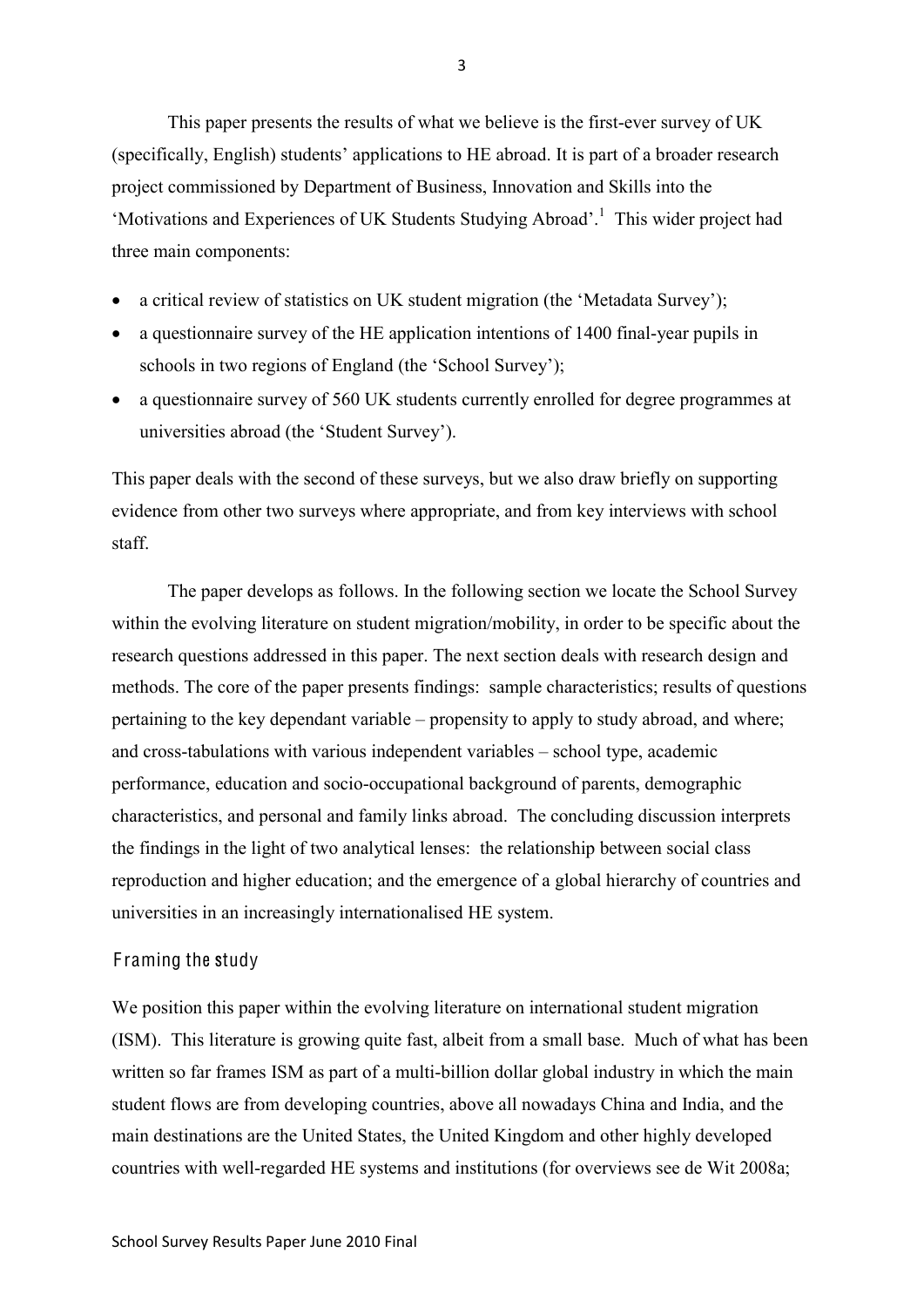Gürüz 2008; IOM 2008: 105-125). Conceptually, these writings generally focus around notions of the globalisation of higher education, brain drain, human capital formation and return vs. non-return. Less attention has been paid to ISM betwee<sup>n</sup> advanced countries, the main exception being a number of studies of short-term student exchanges such as the European 'Erasmus' programme or the North American 'junior year abroad'. However, these are more properly defined as student *mobility* rather than student migration.<sup>2</sup> A distinction thus needs to be made between two types of student movement abroad:

- *credit mobility*, whereby students go abroad for part of their study programme, typically for a semester or a year, and then return to their home university to complete their programme of study, bringing the 'credit' from their study abroad with them;
- *degree mobility*, also known as diploma or programme mobility, where students migrate for the entire duration of their programme of study, which might be just one year in the case of a taught master's degree, or three or four years if the degree is a bachelor's or doctorate.

This paper is about the latter form, and specifically on out-moving UK students at firstdegree level.

As the Metadata Survey reveals, the existing statistical basis for estimating UK student outward mobility is decidedly shaky, but nevertheless provide some useful insights. $3$ The first thing to note is that the UK is primarily a destination for ISM (second in the world after the US) rather than an origin (here it ranks  $22<sup>nd</sup>$ ). According to the OECD (2008), the UK had 22,405 students studying abroad in 2006-07; however the 'best estimate' of Findlay and King (2010:16) revises this down to 20,473. These figures equate to, respectively, 1.9 and 1.7 per cent of all UK-domiciled students in UK higher education institutions (HEIs). According, again, to Findlay and King's best estimates (2010:15), the main destination countries for UK ISM are the United States (8,438, 41.2%), Ireland (2,282, 11.1%, but four out of ten are from Northern Ireland), Australia (1,783, 8.7%) and France (1,620, 7.9%). Trends over the past decade have generally been upwards for the USA, Ireland, Australia, Canada and New Zealand; downward for the main continental European destinations such as France and Germany. Over the longer term, 1975 to 2006, based on OECD figures, the UK's ISM total grew by 33 per cent from 16,866 to 22,405, a rate far lower than the overall rate of growth in UK student numbers over this period.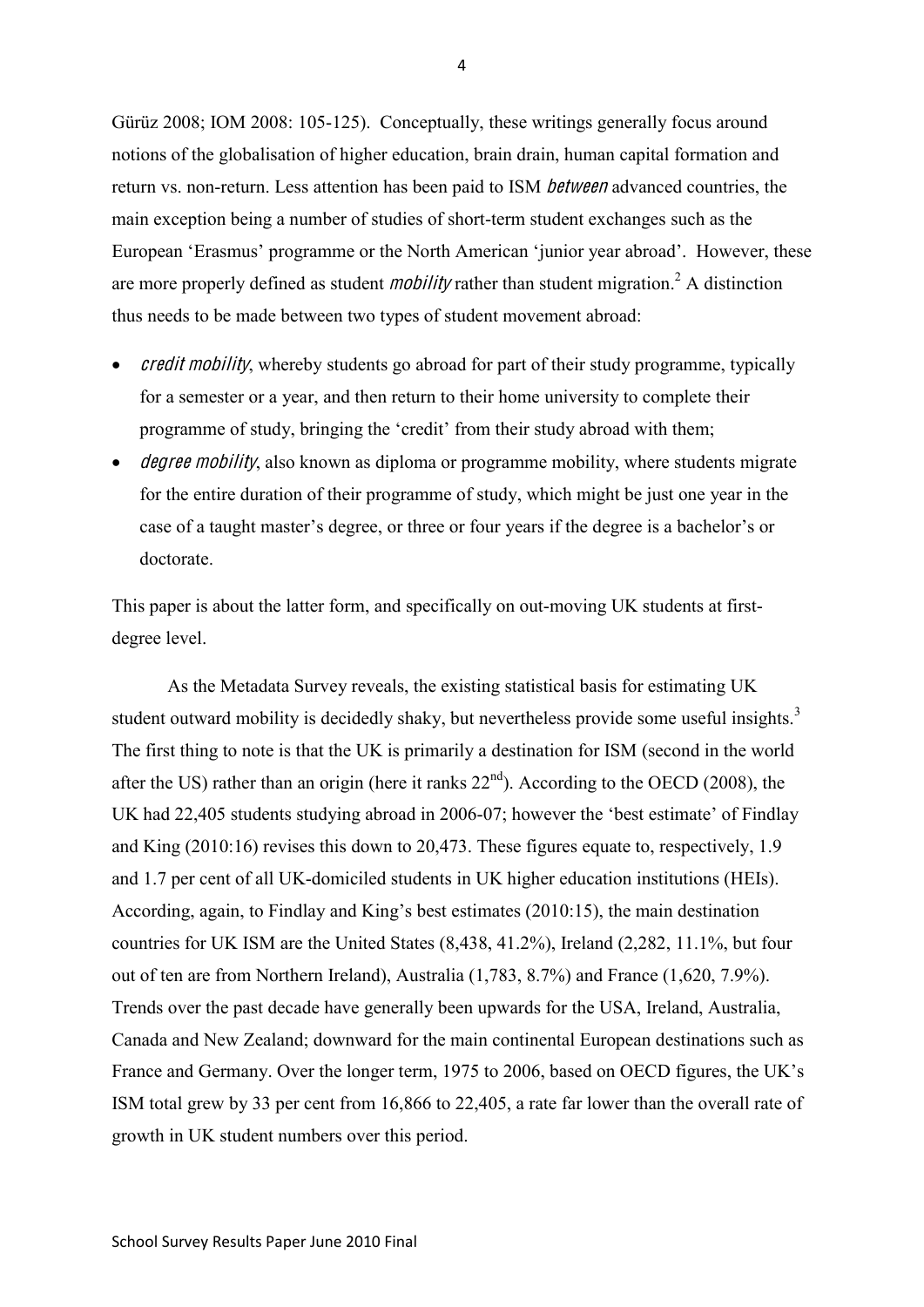Theoretically, ISM may be set within several conceptual frameworks. We highlight four.

- First we can envisage students as a subgroup of *highly skilled migration within a* globalised economy. This theoretical lens incorporates the brain drain framework between countries of unequal development, the notion of ISM as an apprenticeship for a professional career as a highly skilled migrant, and from the point of view of the host country, the use of ISM as a means of recruiting talented individuals into key high-skilled sectors of the labour market after graduation (Findlay 2001; Hawthorne 2008; Hugo 2006).
- Second, we see student mobility as part of the *globalisation of higher education*. National HE systems are increasingly being harmonised around internationally defined standards. Transnational political frameworks and agendas – notably the project of European integration – shape opportunities for curricular compatibility (the 'Bologna process') and encourage student exchanges under the well-known Socrates-Erasmus scheme (Altbach and Teichler 2001; de Wit 2008b; Kuptsch 2006; Kwiek 2001; Varghese 2008).
- The notion of *youth mobility cultures* embracing travel and living abroad as an act of consumption and a rite of passage for young people – provides a third theoretical strand framing ISM. Linked to this is Murphy-Lejeune's (2003) concept of mobility <sup>c</sup>apital and the persuasive arguments of Beck and Beck-Gernsheim (2002) about the creation of individualised biographies, comprising an 'intercultural lifeworld' within global modernity.
- Fourth, we draw attention to the way in which ISM is embedded within structures of social class reproduction and elite formation. Existing survey literature such as the Euro Student 2000 report (Schnitzer and Zempel-Gino 2002) finds convincing evidence that students who study abroad are disproportionally (compared to all students) drawn from high-income families. In this frame of analysis, we see, within the general symbiosis between social divisions and educational divisions, a distinguishing role for ISM, creating an elite within an elite, reinforcing social class boundaries and creating and maintaining an international capitalist class (Sklair 2001).

Given the nature of the survey data presented in this paper, we privilege the fourth approach above, aiming to build on existing empirical investigations both of credit mobility (Findlay et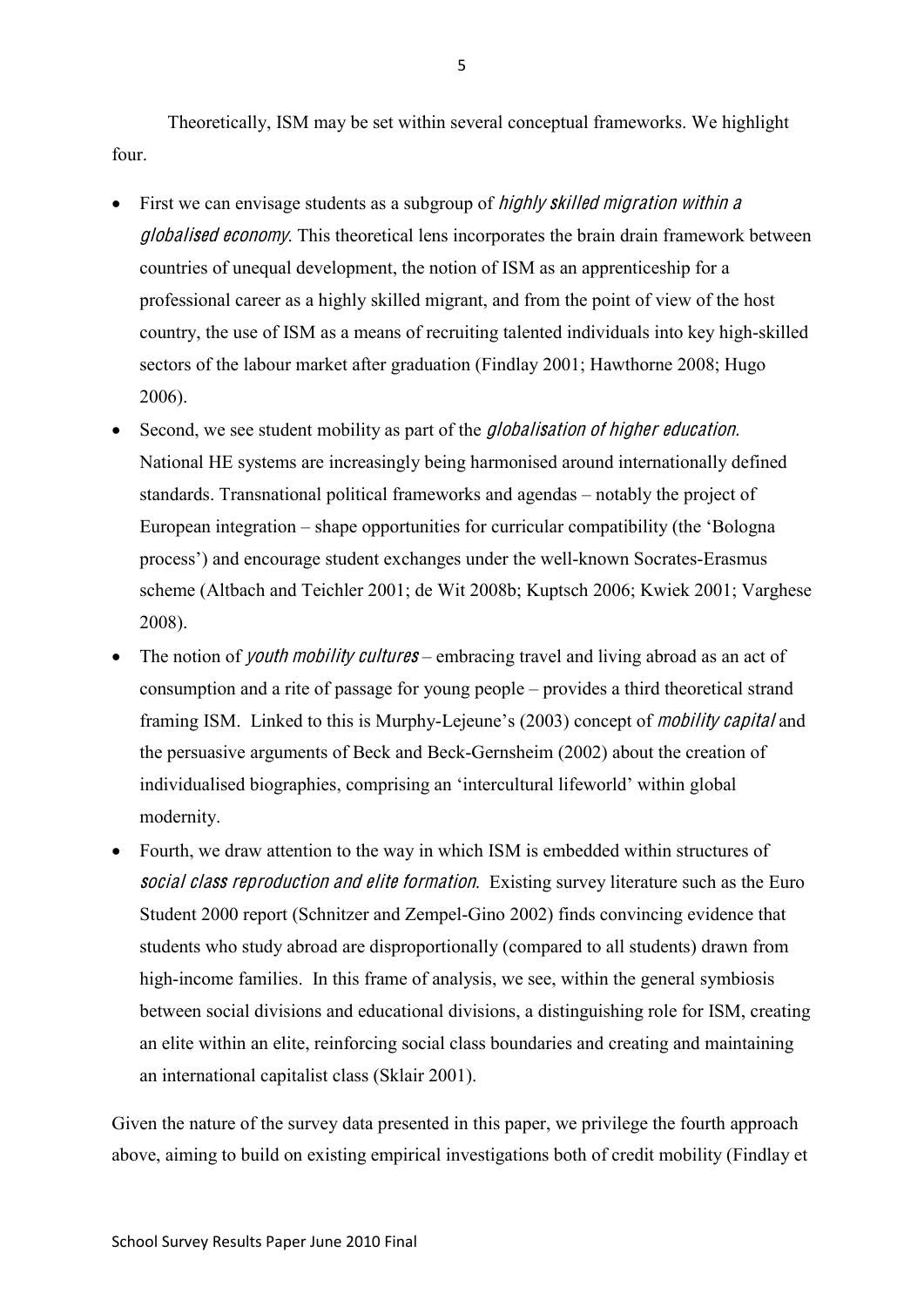al. 2006) and of degree mobility (Brooks and Waters 2009a; Waters and Brooks 2010) which likewise demonstrate a strong social-class component to the way in which ISM is structured and experienced.

### Methods

Two research instruments were deployed to gather data to respond to the questions posed at the start of this article: a schools-based questionnaire to 1400 final-year pupils who were applying to university; and a series of interviews with key informants in most of the schools and colleges surveyed (n=15).

The questionnaire survey was administered via a stratified sample design, equally divided (700 each) between two city-regions of England, between state and independent/private schools and between males and females. The two areas chosen were Brighton and Sussex in the South of England, and Leicester and Leicestershire in the Midlands, both areas consisting of one medium-sized city and a constellation of surrounding smaller towns and rural districts. Brighton/Sussex was deemed representative of the more affluent non-metropolitan South East, with a predominantly White population; Leicester(shire) of the Midlands and North of England, with their heritage of industrial employment and postwar immigration, in Leicester's case predominantly from the Indian subcontinent.

Within each area, a mix of schools was selected to cover the state and independent sectors; city, suburban and small-town locations; and mixed and single-sex schools. Our 'target' list had seven schools in each area. A 'reserve' list was used when our target schools declined to cooperate (three instances) and as a means to top-up quota samples where sixth forms were small. Questionnaires were filled in on hard copy, either in special sessions arranged by the schools or disseminated via tutor groups. The questionnaire took around 15- 20 minutes to complete. The survey period was October 2008 to February 2009, corresponding to the university application period for Year 13 pupils. Only those applying to university were asked to complete the survey.

The questionnaire was divided into five sections and involved mainly simple-toanswer, closed questions, with a few spaces for elaboration where it was thought necessary or useful. Section 1 documents the respondent's current studies – A levels taken, plus other qualifications. Section 2 records past studies – mainly GCSE grades. Section 3 asks the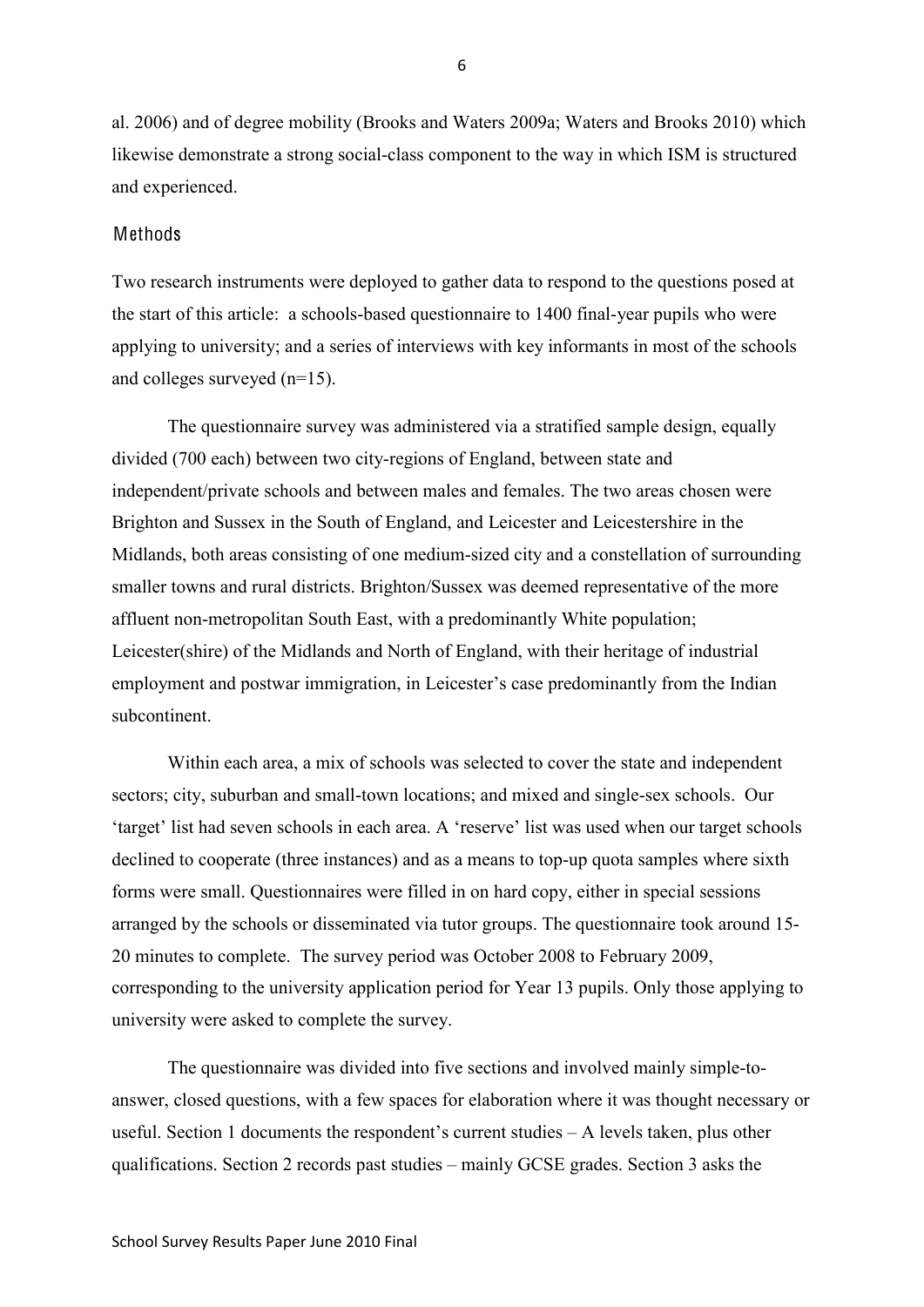important questions about plans to study at university, including universities applied for. This section poses the key question which is the dependent variable: are respondents applying to study abroad, if so where, and have they ever considered studying abroad, even if in the end they are not applying. Section 4 asks about pupils' previous links outside the UK (travel, holidays, residence abroad). Section 5 collects general demographic data, both for respondents and their parents, including the education and occupations of the latter.

Our second research instrument consisted of key-informant interviews with 15 individuals, usually the head of sixth-form, HE advisor or other such strategic person with close knowledge of pupils' HE applications. These interviews lasted between 20 minutes and one hour, were recorded (permission sought and granted in all cases) and subsequently transcribed. In order to respect ethical guidelines, we do not name interviewees or schools. We refer to the interviewees as L1, L2 etc. for Leicester, and S1, S2 etc. for Sussex. These interviews yielded valuable insights, based on the often long experience staff had of monitoring HE applications over many years. Even so, some discordances were found with the questionnaire results, as we shall see.

### Results

Our findings are sequenced to answer two sets of research questions. First, what proportions of school-leavers are applying, or considered applying, to study abroad, in which countries, and why? Second, what socio-demographics and educational characteristics affect the likelihood of final-year pupils considering and activating the study abroad option? Amongst the independent variables we consider are region, school type (state vs. private), academic performance, gender, ethnicity, parental education and socio-occupational class, and personal/family links abroad. Throughout the analysis we mix questionnaire results with quotes from interviews.

At this point we need to spell out two critical points about the tabulations of the questionnaire results which follow. The dependent variable is the response to the question 'have you thought of applying to a non-UK university?' Three response categories are possible: 'Yes, and I am applying'; 'Yes, but in the end I decided not to apply'; and 'No'. Whilst the first and third answers are simple enough, the second comprises a range of reactions from serious considerations and exploration of options to study abroad, to a passing whim or thought. Hence, we pin more of our analysis on the first of the three answers, since this reflects committed action.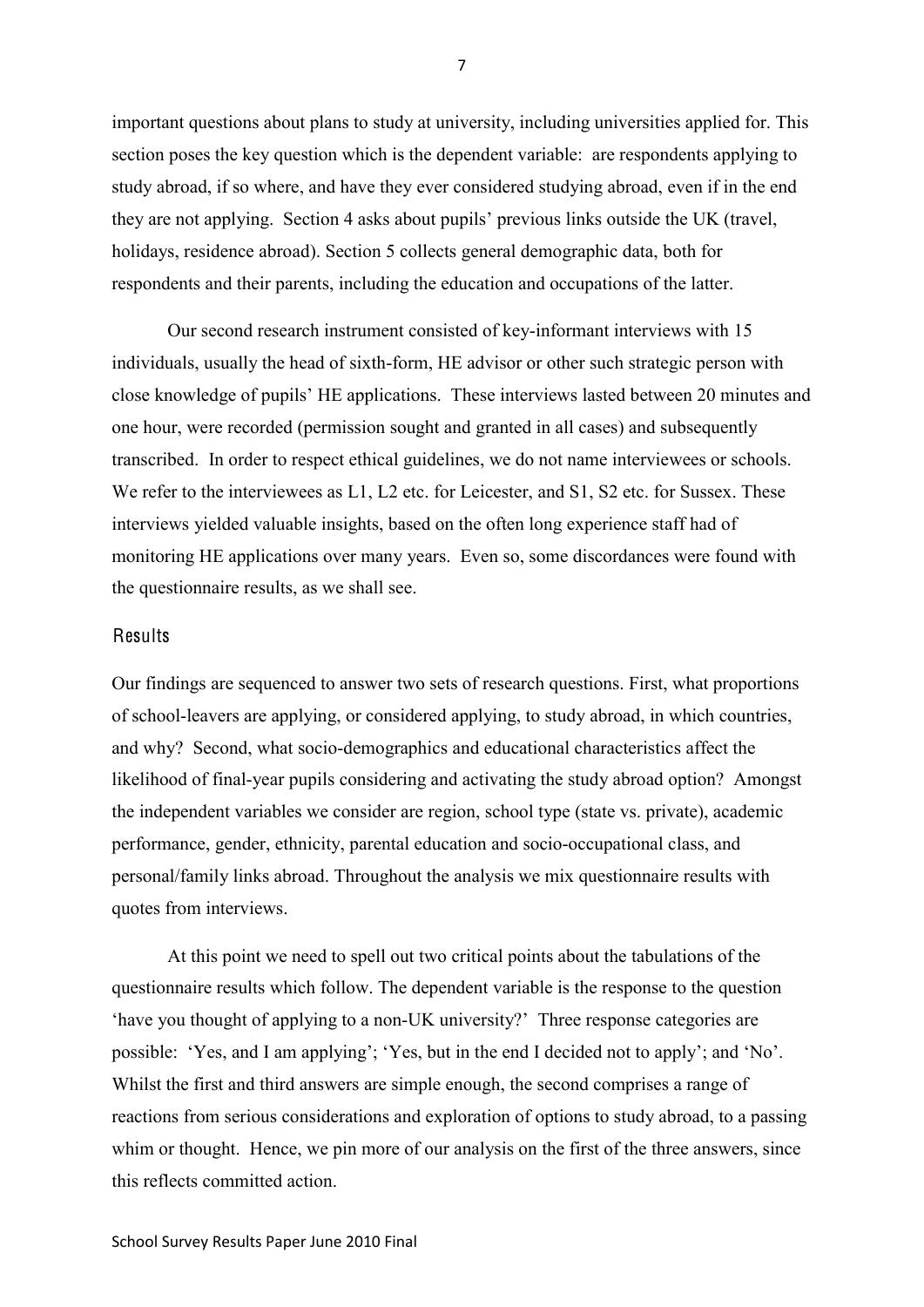The second refinement concerns the distinction between what we henceforth define as the 'standard' and the 'narrow' samples. The former case refers to the entire sample  $(n=1400)$ , the latter only to UK-domiciled, UK-national pupils  $(n=1241)$ . The difference between the two is made up of pupils who are foreign nationals sent to England, mainly to boarding schools, in order to access British secondary and, probably, higher education.<sup>4</sup> Although such pupils are often aiming at the top British universities, they are also much more likely than UK nationals to consider applying to universities abroad as well. The distinction between these two samples is quite important, and reflects two different departure-points for analysis: on the one hand the perspective of the general Year 13 school population applying to HE (standard sample), on the other the specifically UK/English dimension of this process (narrow sample).

#### How <sup>m</sup>any, what proportions, and where?

Let us start with the staff interviews. All 15 replied that going abroad to university was a very small-scale phenomenon. Some seemed surprised that we were even asking the question about study abroad, and struggled to think of anyone from their school who had actually gone. Here, first, are two answers from staff in large sixth-form colleges, one in Leicester and one in Sussex

...what I can say straightaway is that there are very, very few students [who apply to university abroad]...I think there can't be more than the odd one or two in let's say a period of ten years...it's a very small number (L7).

The answer is that there are hardly any. I can't remember the last time we had an application to an overseas institution...it's so rare you would notice it (S7).

The situation was little different in the independent day-pupil schools:

I would say that it is extremely small...We have one or two pupils with an Irish background who look to the Irish universities but as yet I am not aware that any have actually gone. I usually get one or two enquires every year about American universities, but again it doesn't materialise (L2).

Only in the independent-sector boarding schools did interviewees yield more extensive information, usually stressing the link to the overseas pupils or to the international character of the school: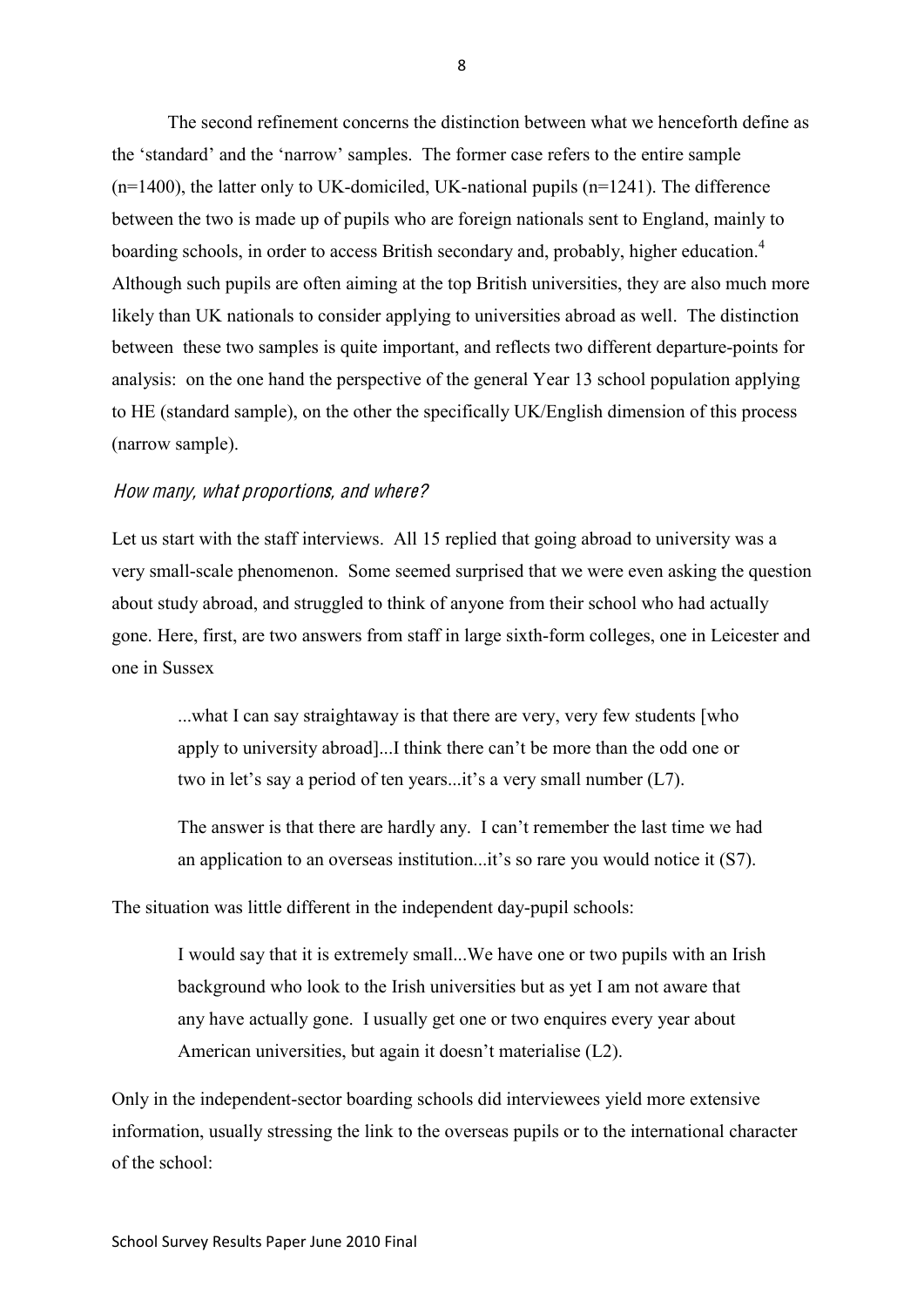OK, the general profile is that there are relatively few students that go to overseas universities. There are usually half a dozen a year that express an interest in American universities. Last year we had someone go to McGill, that was partly because he had Canadian connections. This year we have somebody...who is half-Australian anyway, and he is going to go to university in Australia (L4).

We've had a fair number...I would say five or six every year to the United States and we have had girls go to Australia and Canada. I think it is partly the students we have; they are very international. So the idea of going abroad is already part of their make-up. The American universities are obviously the second choice...not the second choice but the alternative to the UK universities. [As for European universities] very few, hardly any I think (S1).

The general impression from the interviews is one of minimal scale movement, endorsed by statements such as 'one or two', 'hardly any', 'less than one per cent' etc. The questionnaire results, however, reveal a somewhat different picture.

Table 1 displays the full set of responses to the key question about applying to university abroad, for both the standard and the narrow samples, by geographical area, and by type of school. Four features can be highlighted from this table. First, looking at the 'total' figures at the foot of the table, there is a big difference between those who merely thought about applying abroad, and those who are actually applying. Taking the narrow sample, the ratio is four to one; for the standard sample, about three to one.

Second, the proportions replying 'Yes' are much lower for the narrow sample than they are for the standard sample. These inter-sample differences are much greater for the first of the two positive answers (the 'pro-active' one; 7.2% against 4.0%) than they are for the second answer (13.0% vs. 12.4%).

Third, moving to the top segment of the table, pupils from the Brighton/Sussex schools are more oriented to studying abroad than those from Leicester(shire). Taking the standard sample, twice as many Sussex respondents were applying abroad than Leicester respondents (67 vs. 34, or 1 in 10 compared to 1 in 20). The inter-area differences attenuate, but remain noticeable, when we look at the other 'Yes' answer ('thought about applying but did not') and when we shift across to the narrow sample. The explanation for the inter-area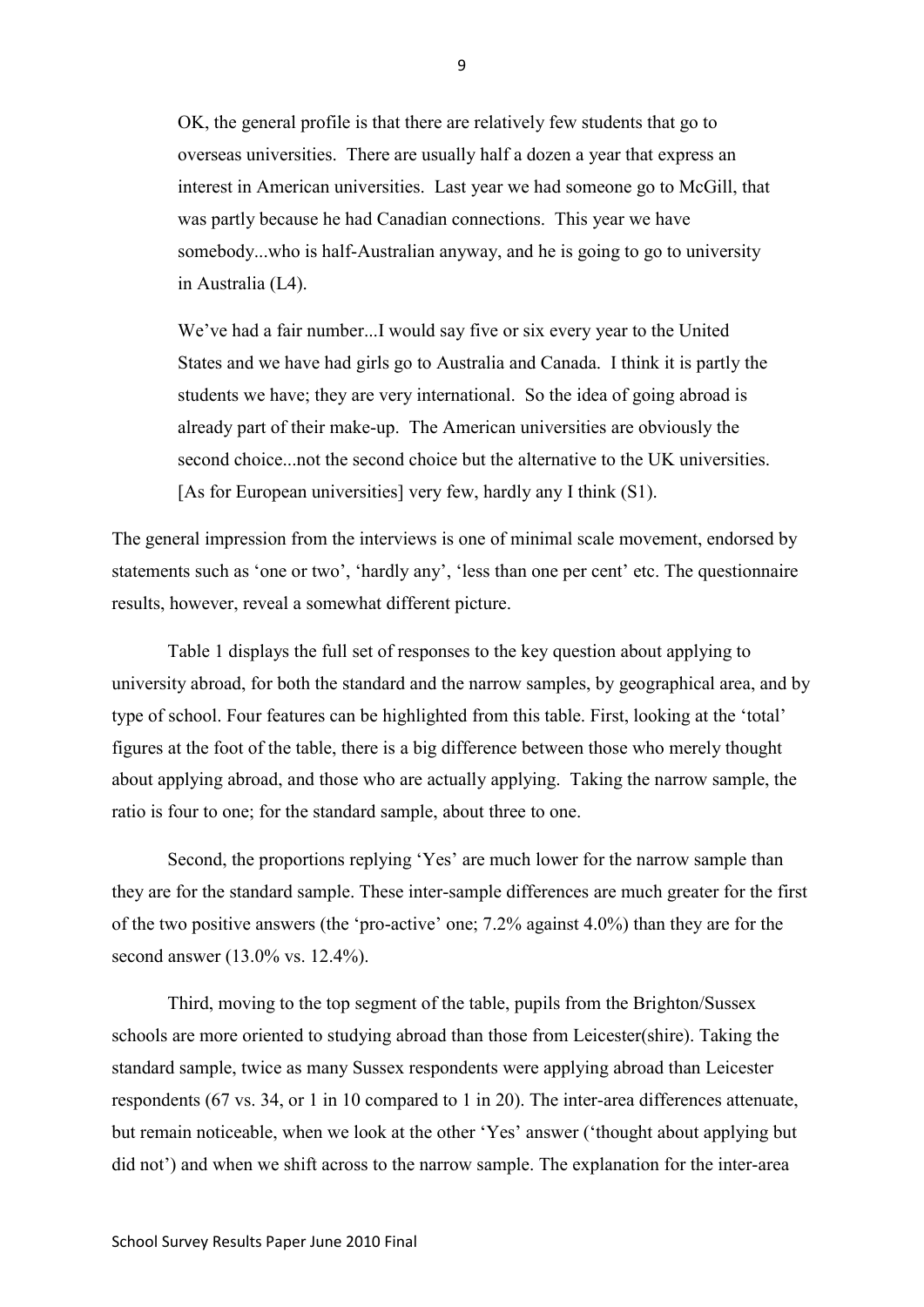difference is likely to be twofold: the different social class (and ethnic) composition of the two areas; and (for the standard sample) the higher number of foreign students in Sussex schools.

Fourth, the differences in response patterns are even more marked when we examine the state vs. independent sector divide. We already noticed evidence of this when interviewing staff members in the two school types; the questionnaire data give quantitative credence to these impressions. For respondents applying abroad in the standard sample, the rate for independent schools is four times that of the state sector. Moving across to the narrow sample, where the non-UK pupils, who are far more numerous in private schools, are filtered out, the differential narrows to a ratio of two to one (5.5% vs. 2.8%). For the second-variant 'yes' answer, the inter-sector differences reduce to ratios where the independent-sector responses are about 50 per cent higher than those for the state schools.

Even on the basis of the narrow sample, the percentages applying abroad – 4.0 per cent overall – and contemplating applying but not doing so  $-12.4$  per cent – are considerably higher than the key interviewees were suggesting. Why this discrepancy? We suggest three possible factors. First, many teachers were more focused on the relatively few cases of (former) pupils who had already gone to study abroad, whereas the questionnaire respondents were at a more speculative stage of their decision-making, with no certainty that they would actually go. Second, applications might be made without the school staff knowing. The teachers and advisors are mostly responsible for managing the UCAS system of applying to UK HEIs. Pupils might be working with their parents, friends or private tutors to make applications abroad, unbeknownst to their schools and sixth-form colleges. This was borne out in many of the interviews carried out for the Student Survey, where respondents stated that they applied to university abroad without any help from their schools, or without their schools' knowledge. Third, pupils may have inserted a positive answer to the 'study abroad' question on the mistaken assumption that this could also mean applying for UK degrees with a year or semester at a foreign university. The questionnaire was absolutely clear that this was not what was being asked, but we cannot discount the possibility of a misunderstanding on the part of some respondents.

We are unable to gauge the precise relevance of the three factors discussed above, but it is our considered opinion that the main reason is the second one – namely that teachers do not necessarily know what is happening with non-UK applications.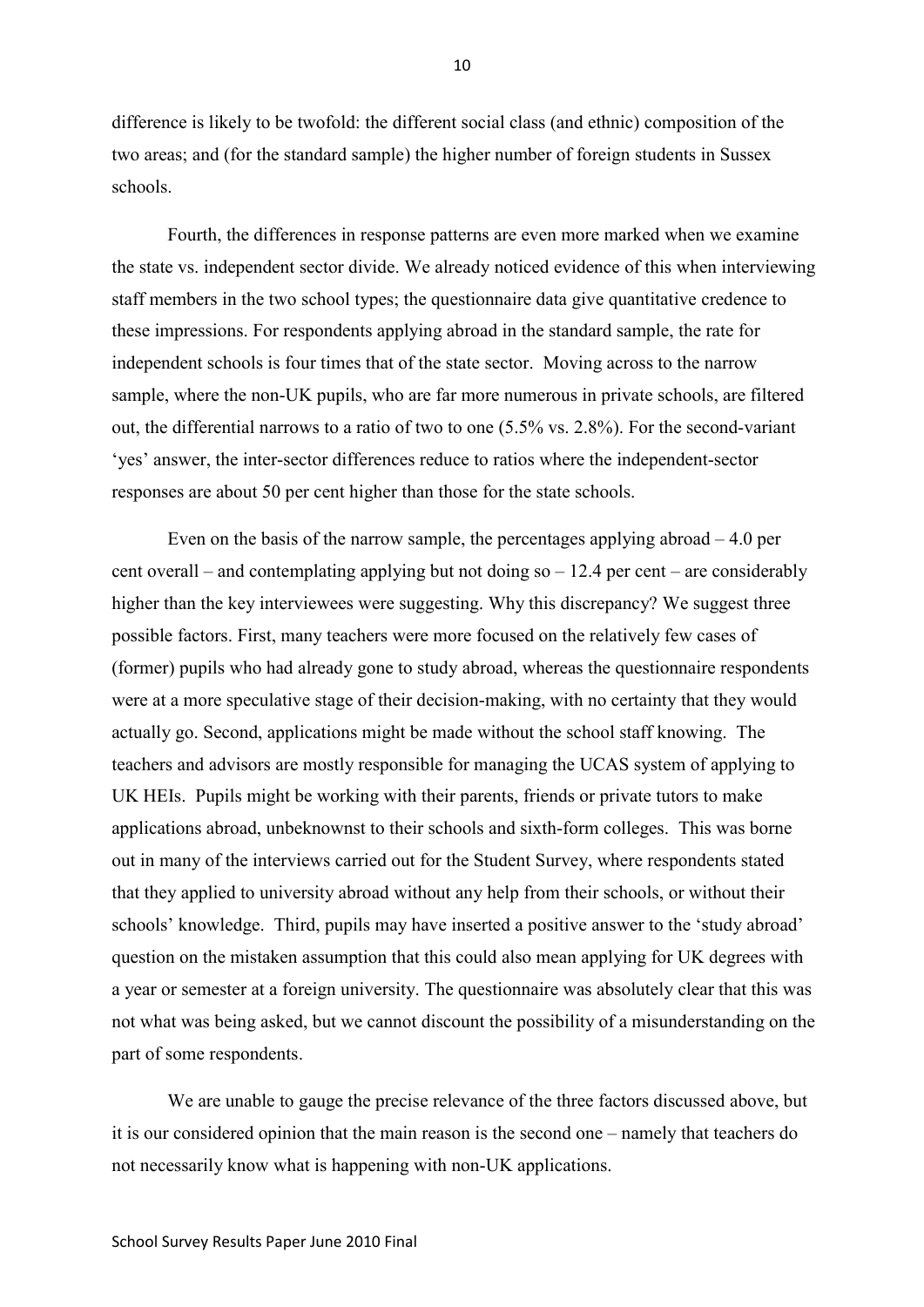Table 1 does not give us the final word on numbers and proportions applying, or considering, to study abroad, since the overall figures reflect the artificial weight (50 per cent) applied to the independent sector. Taking the narrow sample as the key measure, if we reweight the state-sector percentages (2.8% applying, 10.2% considering applying) and the independent-sector proportions (5.5% and 14.9%) by their real shares of Year 13 pupils in England (89% in state schools, 11% in private), the overall figures become 3.1 per cent applying to study abroad and 10.7 per cent who consider doing so but do not go ahead. This translates, in terms of absolute numbers, to approximately 5,000 and 15,700 pupils respectively for England as a whole.<sup>5</sup> These estimates give us fairly definite answers to the first research question: How many and what proportion apply abroad?

Next question: which countries are the preferred destinations? Table 2 gives the answers. In the narrow sample, more than half opted for the USA, followed at some distance by Australia, Ireland and Canada. These four anglophone countries account for four out of the five destinations considered.<sup>6</sup> The standard sample figures are broadly similar but also reflect the tendency of some respondents (for instance from Hong Kong, Singapore and Germany) to apply to their home-country universities, perhaps as an insurance against not getting accepted at a 'good' British university. Notable also, for both samples, is the weak orientation to European universities, except Ireland.

Finally, in this first-stage analysis, what are the main motivations for studying at university abroad? For the answer to this question we turn to the Student Survey – an online survey administered to UK-national students in several countries of the world (for details, Findlay and King 2010: 27-32). Of the 560 responses, just over 500 were from the USA, Australia and Ireland. Part of the questionnaire asked respondents to rate six possible motivations as either 'very important', 'slightly important', 'not important' or 'not applicable'. These reasons were nominated partly on the basis of our previous experience of researching ISM, and partly to provide insights into the theoretical perspectives reviewed earlier. The three factors which dominated response patterns were the desire to attend a *world*class university, study abroad as a step towards an *international career*, and the idea of studying abroad as a *unique adventure*. All these are clear 'pull factors' geared to a combination of academic, professional and personal development. The three 'push factors' on the list – *limited places* in the UK, UK *student fees*, and *parental encouragement* – were deemed of lesser importance.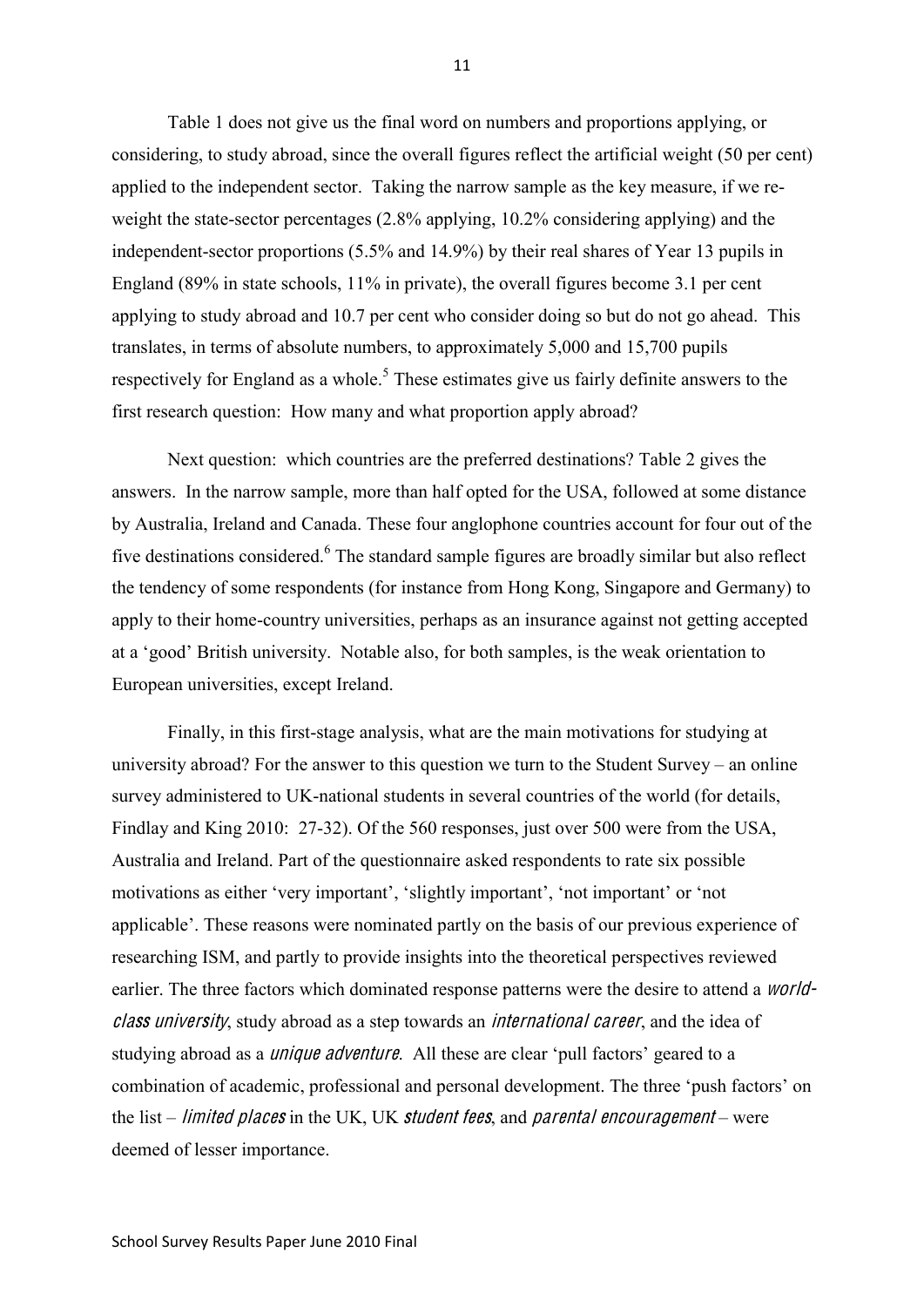### Socio-demographi<sup>c</sup>, <sup>e</sup>ducational and personal factor<sup>s</sup> <sup>a</sup>ffecting orientation t<sup>o</sup> study abroad

We now move to the second-stage analysis, which examines academic performance, demographic factors, parental social and educational background, and personal/family connections abroad.

Relationships between academic performance and propensity to apply to university abroad obviously play into concerns about brain drain. The simple question we test here is 'Are the best pupils more likely to apply to study abroad?' The pupil questionnaire contained the relevant data on academic grades: actual GCSE grades obtained, and actual and predicted A-Level results.7 We divided A-Level results into three bands: 3 As or better, 3 Bs or better (but excluding 3As), and outcomes below this. Likewise, GCSE results were split three ways: 7 or more A and A\* grades, 7 or more of B or better, and lesser outcomes. On both counts, the results show that the academic high-flyers (those with topmost grades) are more than twice as likely to apply abroad compared to the two lower ranks of performance (Table 3). For A-Levels, there is an additional tendency for the lowest performers to be somewhat more likely to apply abroad than the middle category: this may be evidence of a 'hedging bets' or 'second choice' strategy (cf. Brooks and Waters 2009b) for those who fear they may not be able to get into a (good) UK university.

The hypothesis that the 'academic cream' of English schools are the most interested in applying abroad is also statistically tested by Table 3. For this exercise, we collapse the 'study abroad' responses to just two: 'applying' and 'not applying' (the latter including the reply 'thought about applying but did not apply'). The results are significant in all cases, with higher levels of significance for the standard sample.

A second angle on the correlation between academic attainment and orientation to non-UK universities is given by looking at the pattern of applications to UK universities of those who are applying abroad. Here we follow the same tabulation form and testing as Table 3, but the independent variable this time is whether the pupils had put at least three of the UK's 'top ten' universities on their UCAS form.<sup>8</sup> From Table 4 we can see that those who had applied to the 'best' UK universities were around three times as likely to apply abroad compared to those aiming for a less ambitious mix of UK HEIs – highly statistically significant.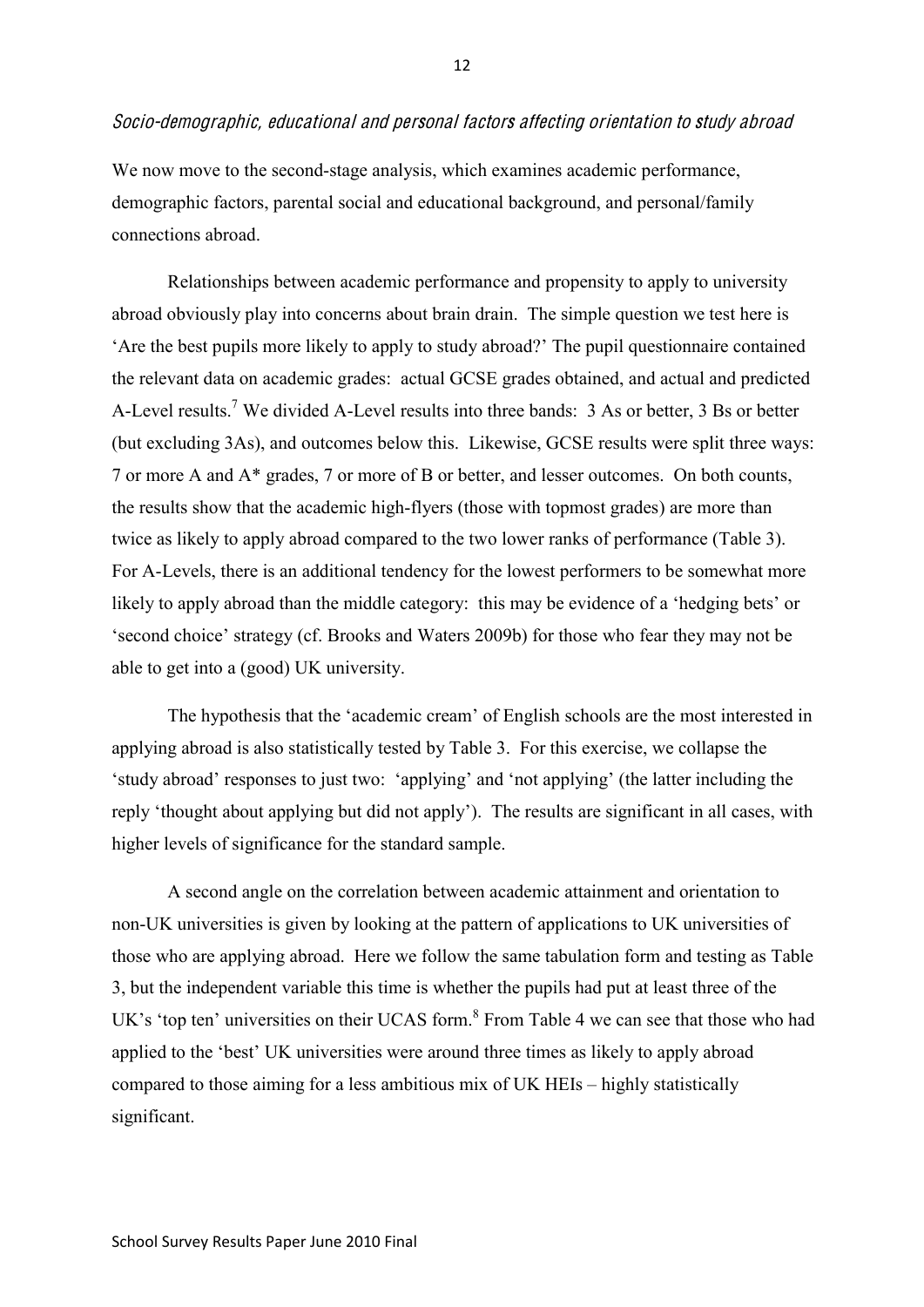We next move to the standard demographic characteristics of the pupil sample, reflecting the common reference to these variables, including gender, age and ethnicity, in much literature which seeks to understand migration behaviour (Boyle et al. 1998: 105-127). We discount age as this is uniform across the sample. The School Survey showed that more girls than boys applied to study abroad (60 vs. 41 in the standard sample, 27 vs. 23 in the narrow one) or considered applying but did not do so (103 vs. 79, 85 vs. 68), but these differences are not statistically significant. This 'insignificant' majority of females contrasts with research on credit mobility – for example with the Erasmus programme – where female mobility rates are much higher than male rates, largely on account of the greater preponderance of female students taking language courses abroad as part of their UK-based language degrees (Findlay et al. 2006: 303).

Much the same story holds for ethnicity: some small differences between different ethnic-origin categories, but not statistically significant (for the tabulation see Findlay and King 2010: 72). This again differs from credit mobility where it is shown that 'White' ethnicities (specifically 'White UK/Irish' and 'White European') have higher mobility rates than other ethnic categories – South Asian, Black Caribbean, Chinese etc. (Findlay et al. 2006: 303).

The ethnic dimension is another area where the questionnaire results disagree with remarks from the key interviews. All of the interviewees from the Leicester day-pupil schools commented on the tendency of Asian families to keep their sons and especially their daughters at home, even when applying to UK universities.<sup>9</sup> Here is a typical interview clip:

The ethnic mix of the school would be...I think 1 in 4 of our pupils are from the...they are English but they are first or second [sic: he means second or third] generations...their families are originally from the Asian subcontinent [...] One observation I would think about our Asian students is...I have to be careful not to over-generalise...but a lot of them don't want to venture that far from home. So a lot of Leicester University applications would be from the Asian community, so they would stay in the parental home...(L3)

We feel that this represents a stereotype which, whilst perhaps true of some sections of the Asian community, is no longer valid as a generalisation. We make this assertion based on two sets of arguments. First, the Asian community has been well-established in Leicester since the 1960s, so that many university applications are third-generation, not the children of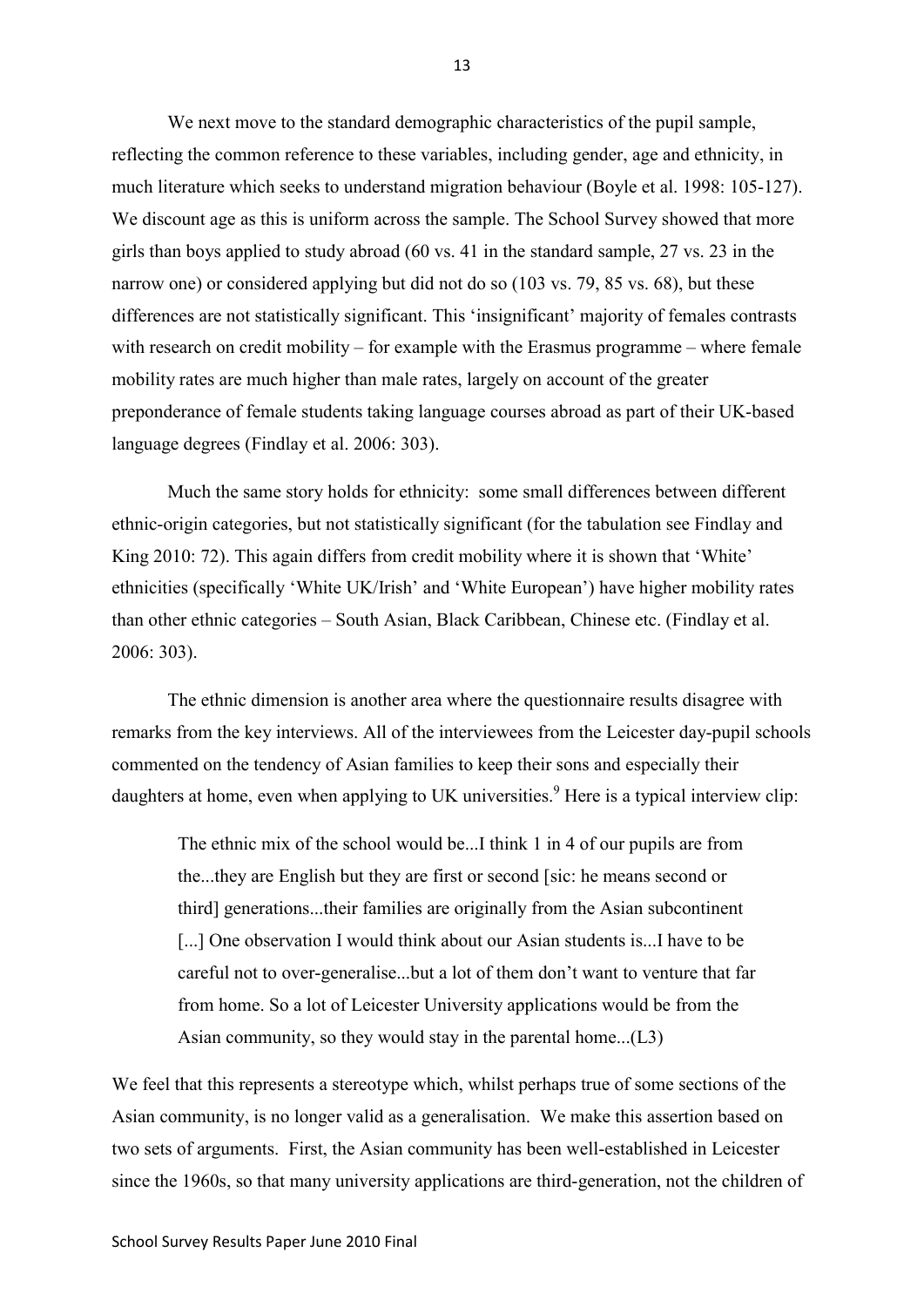recent immigrants. Second, the Asian 'community' is in fact made up of several communities, marked by different national origins (India, Pakistan, Bangladesh, Uganda etc.), different regional origins within these countries (especially India), different religions and languages etc. Especially for those whose background is in business and the professions (Ugandan Asians and Sikhs, amongst others), the orientation to academic achievement and 'Western' values is high.

We now move to an exploration of the relationship between parents' socio-economic status and their offspring's likelihood of applying to university aboard. This connection has solid theoretical and empirical foundations in the literature, both in the UK and internationally. Taking first the broader international literature, the foundational studies of Bourdieu (1986, 1996; also Bourdieu and Passeron 1977) established the notion of 'educational habitus' and the intergenerational transfer of cultural and educational capital via membership of elite schools and universities. This link between the social reproduction of business elites and elite education was demonstrated by Hartmann (2000) for France and Germany. Meanwhile Waters (2006) has shown how Hong Kong families' migration to Canada has enabled the accumulation of cultural and educational capital and hence the reproduction and enhancement of class divides based on transnational social networks.

Regarding the British case, the statistical linking of the Erasmus and HESA datasets demonstrated not only that a preponderance of credit-mobile students were female and white, but also that their parents were of higher social class and more likely to be universityeducated themselves (HEFCE 2004: 81-90). Other UK research has convincingly exposed the strong influence that social class has in terms of access to higher education. Recent reports sponsored by the Sutton Trust on intergenerational mobility and access to HE in the UK find no evidence of improvement; moreover the UK remains socially immobile intergenerationally when compared to other advanced nations (Blanden and Machin 2008). Ermisch and Del Bono (2010) found that England was significantly behind similar nations in creating equality of opportunity for achieving good exam results for pupils from the least well-educated families. This achievement gap remains much higher than in comparator countries (the USA, Canada, Gemany) and is largely to be explained by highly educated parents ensuring their children had places at independent schools or top-performing state schools which had better resources and intake.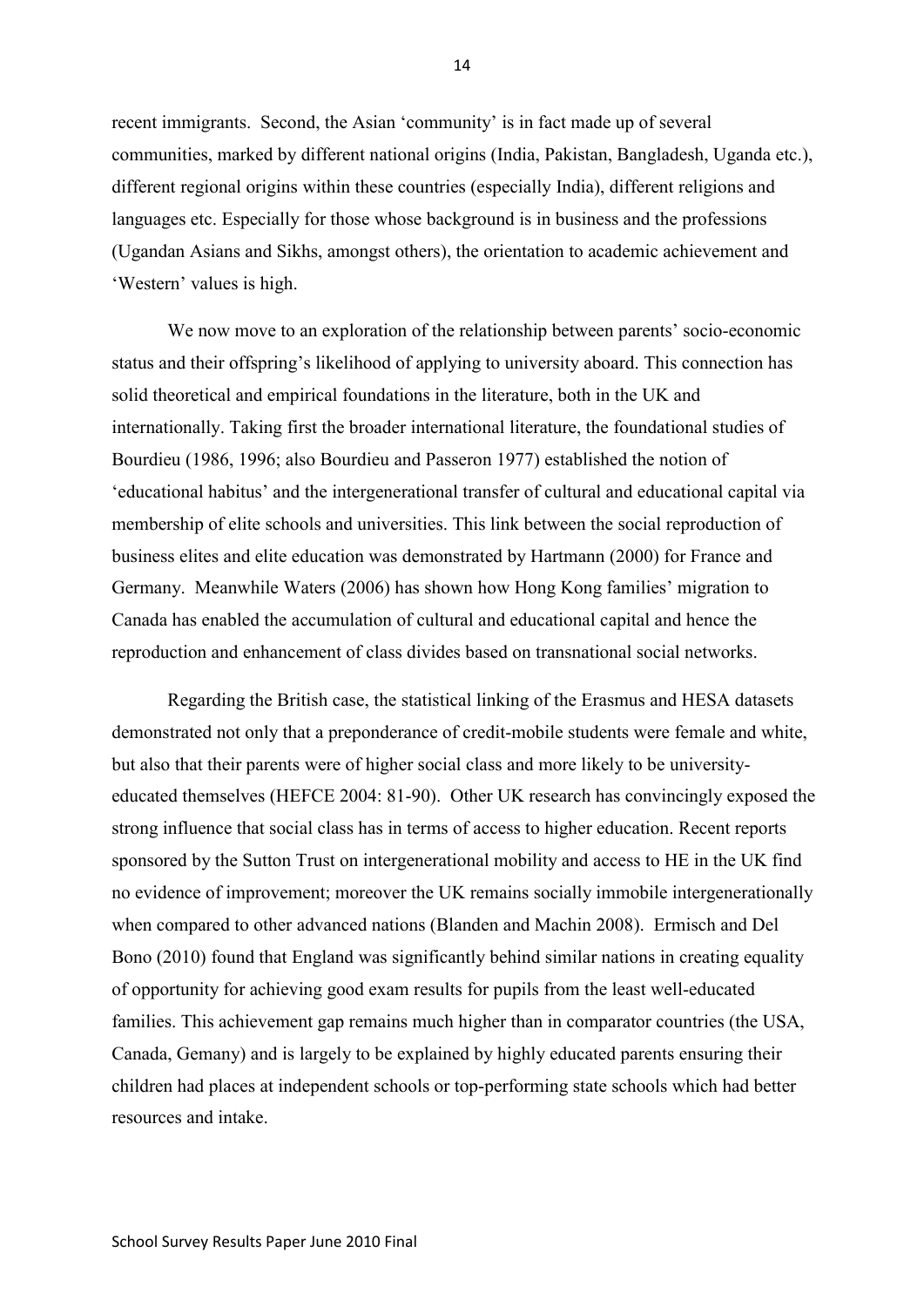What do our School Survey data tell us about the link between parental background and international orientation? We measure this by two indicators: parental education (whether both, one or neither parents had university education), and parental sociooccupational class. Table 5 sets out the data for these two measures, according to the nowfamiliar format. For education, pupils with both parents university-educated were more than twice as likely as those with neither to be applying to study abroad. Moving to occupations, the situation is very similar, although for the narrow sample the threshold of statistical significance is not reached, probably due to the collapse of different occupational categories, a necessary process in order to achieve cell counts of sufficient size to run the test. To be more specific, the third category of occupations comprises sales, clerical, administrative, manual and 'other' workers, where 'other' is itself a heterogeneous category including retired, unemployed, housewife/househusband, students and armed forces.<sup>10</sup> Nevertheless, we feel that the evidence of Table 5 is sufficiently consistent to suggest that parental educational and occupational status, which comprise both financial and cultural capital, together correlate clearly with pupils' propensity to apply to study abroad.

The final set of hypothesised factors for pupils who are applying or who considered applying abroad are what might be generically called network and information factors – personal, family and school links, including prior mobility history. Again, these derive from standard migration theory (Boyle et al. 1998: 62, 75-77). Several such variables are generated from the questionnaire survey, and there is the more impressionistic, but often equally revealing, evidence from the staff interviews. We examine the questionnaire data first.

Table 6 selects five indicators and sets them out in one table. We do this because the patterns are fairly consistent across the indicators, if not always statistically very robust, and in order to avoid too much detailed and repetitive description of results. On this table we give the full 'raw' data, with both the standard and the narrow sample (the latter in brackets); the percentages are based on the standard sample. Putting the two samples side by side enables the variable difference between them to be seen at a glance. Unlike the previous three tables, we include here all three possible responses to the dependent-variable question.

The first segment of the table looks at whether parents have ever lived abroad for more than six months. A positive relationship is evident only for the first column: 'Yes and applying'. Second, regarding family holiday patterns, the relationship is clearer: pupils who are widely travelled (7+ countries visited) are almost twice as likely to consider studying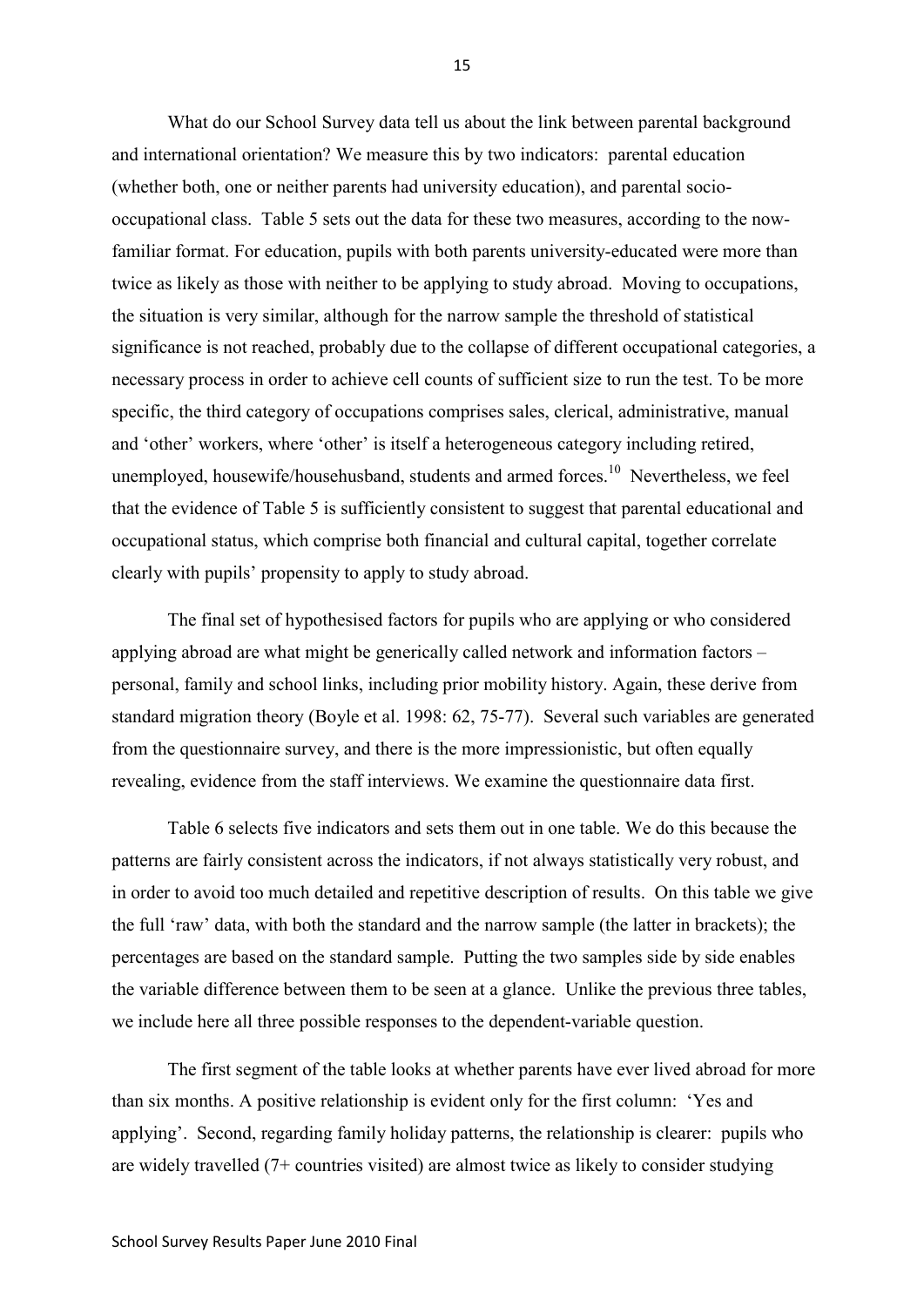abroad, and to apply, compared to those who have visited none or one. The third section of the table relates to personal contacts and exhibits the most contrasting response pattern of all the five variables. We see that pupils who know someone who is studying, or has studied, abroad (es. family or close friends) are much more likely to consider studying, and especially to apply to study, in a non-UK university compared to those without such personal links. The final two parts of Table 6 look at school-based dimensions of these factors. Those who have been on a school trip abroad are almost twice as likely to apply abroad as those who have not. And those who have received information about foreign universities within the school/college context (and sometimes direct help in applying too) are again twice as likely to apply abroad.

The overall message of Table 6 is that 'network' factors are indeed important but three other interpretive remarks are in order. First, the picture is somewhat complicated by pupils of immigrant and refugee background, for whom prior residence and travel abroad may have more to do with family history and transnational behaviour than with the kind of more cosmopolitan experience that logically might lead to an interest in studying in, say, North America, Australia or Europe. Second, the differences in frequencies between the two samples should be kept in mind. In most cases the general relationship is evident for both samples, but the contrast between the independent-variable frequencies is sharper for the standard version. The final observation is that many of the factors measured in Table 6 are expressions of socio-structural processes already commented on earlier in the paper, notably the occupational (and therefore the wealth) background of the parents and the type of school. To cite one example, school exchanges, culture tours or sports trips are far more frequent in the independent sector schools, where parents are more likely to be able to afford such educational 'add-ons'. The following two staff interview extracts illustrate this contrast. The first is from an independent day/boarding school, the latter from an inner-city state sixth-form college:

If I look back to the summer, we had a group that went out to Nepal...a mixture of hiking and community service. Our sports people toured. Our musicians went to South America...(L5)

There is one exchange link that was set up in 2001, a school in [names town in US]. We have taken three groups of students...to give them an experience of education in a different environment. But it is becoming increasingly difficult to stump up the money...[At the beginning] we did it with the 'Excellence in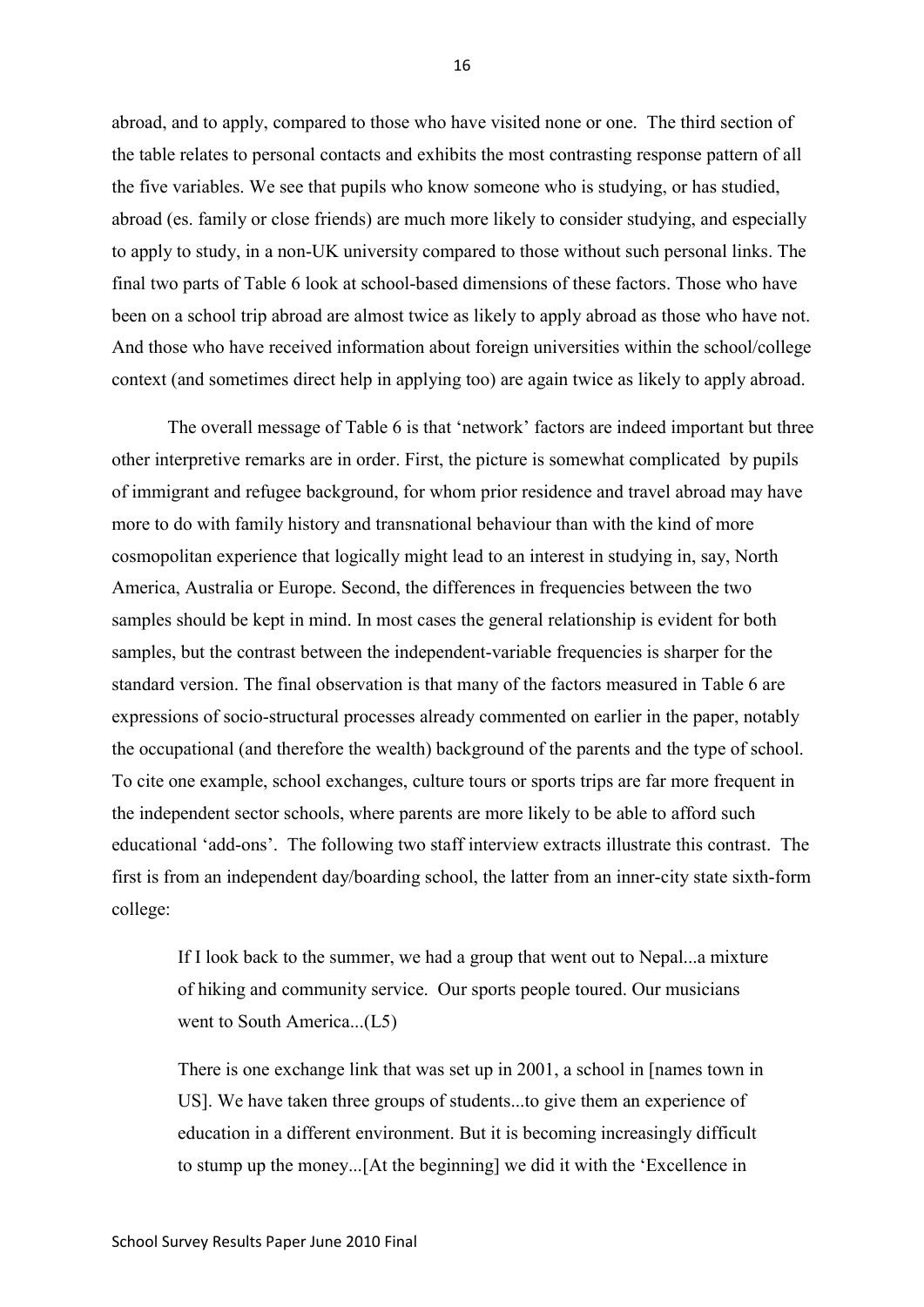Cities' money, which helped us provide grants to attend the programme. That doesn't exist any more, and we are asking £400-500 which is just beyond what the majority can afford (L7).

## Concluding discussion

This paper represents the first large-scale attempt to survey UK school-leavers' attitudes towards pursuing HE abroad. It is of direct policy relevance to governmental debates about increasing both inward and outward mobility of students, notably the second phase of the Prime Minister's Initiative (PMI 2, announced by PM Blair in 2006) which broadened the purely income-generating approach of PMI 1 (1999) to a more internationalist philosophy (Gürüz 2008: 192-195). Our paper also informs target-based concerns about measuring the numbers and proportions of UK school-leavers who enter HE by identifying the small component who apply abroad.

At a different level, the paper contributes to the still-small geographical and sociological literature on student migration, recognising the essential character of student mobility as spatial, life-stage and educational processes which have local, regional, national and international expressions. Although our paper has been on degree or whole-programme mobility, there is considerable consistency with findings from earlier research on UK students' experiences, patterns and attitudes towards credit mobility, especially with regard to geographical destinations (less to Europe, more to the USA and other Anglophone destinations), and to factors of social and financial background (Findlay et al. 2006).

The key results of the present paper have been set out in the seven tables and their associated commentaries. In this concluding narrative we reflect on these findings through the wider theoretical frames we introduced earlier in the paper.

First, surveying 17 and 18 year-old sixth-formers would appear to be some way removed from the theoretical framing of ISM within a globalised highly-skilled labour market, but the linkage is nevertheless clear, nowhere more so than in the case of the non-UK students in English boarding schools who have, in most cases, already taken the first step along this path. For the UK-national pupils who are the vast majority of our respondents, applying to study abroad is an initial indication of an international perspective on their future life-course and career. What is much more abundantly clear is that this international outlook, for the time being, is oriented in one linguistic direction: the Anglophone destinations of the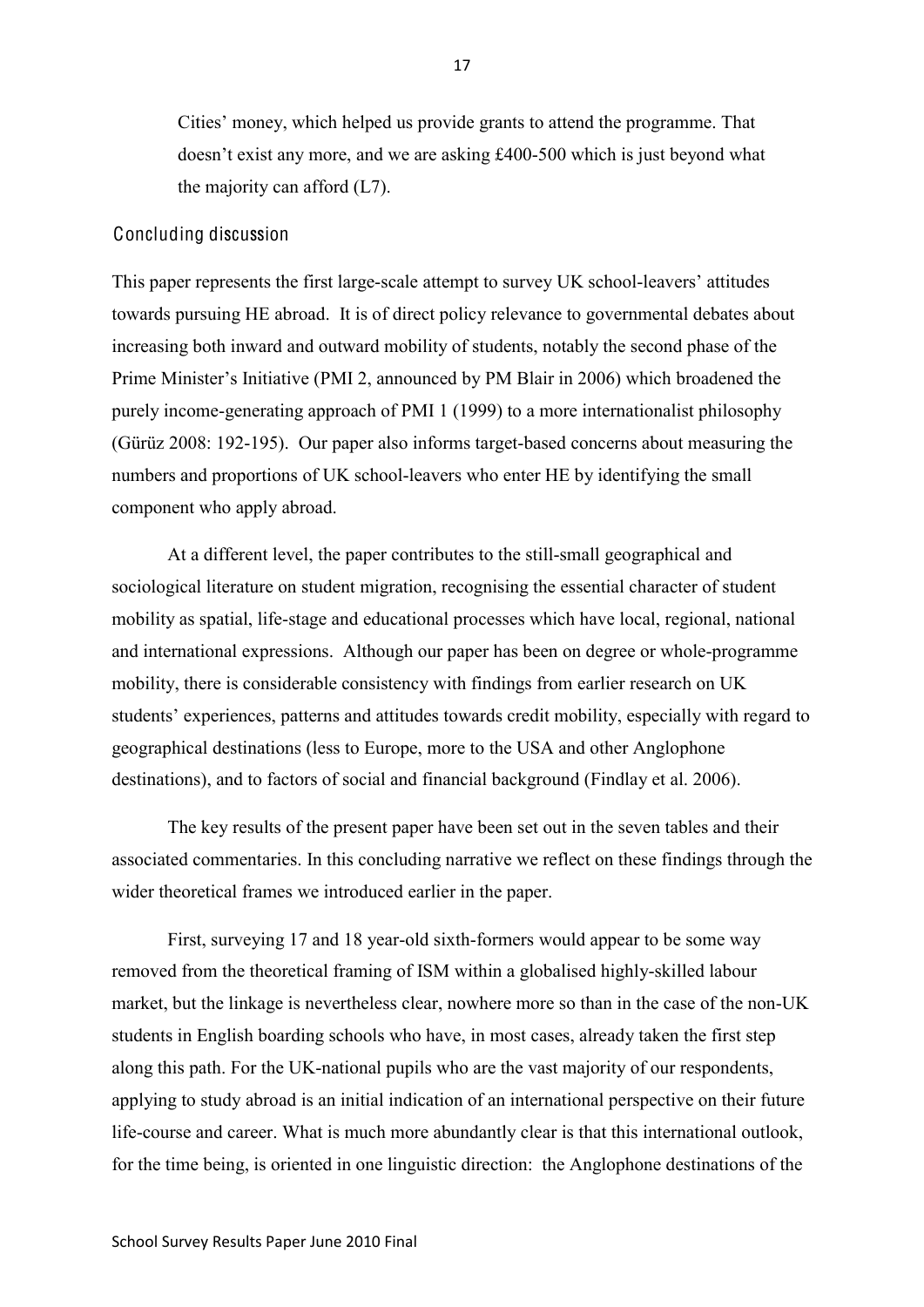USA, Canada, Australia and Ireland, which between them account for more than four out of five respondents who consider the study-abroad option. What we are not picking up are the future 'Eurostars' (Favell 2008) or 'pioneers of European integration' (Recchi and Favell 2009) – the graduate professionals, mobile and multilingual, who are the protagonists of the 'new Europe'; perhaps they identify themselves only later, after their degrees including modern European languages and an Erasmus year abroad.

Second, our study can be incipiently connected to literatures about globalisation and its educational counterpart. ISM is just one of many mobilities which interconnect our globalising world; the overall pattern, from the UK perspective, is an increasing share of inward mobility from high-fee-paying overseas (i.e. non-EU) countries, yet a decreasing share of global outward mobility. This asymmetry arguably has an equally unbalanced impact on the UK's participation in the new global knowledge economy: the market pay-off of large numbers of overseas students eager to access British (and other 'Western') high-prestige universities and thence to enter the increasingly anglophone global labour market for specialised graduates may entail the sacrifice of a diminishing proportion of UK graduates who are internationally educated, multilingual, and interculturally aware. Plenty of statistical evidence exists to show that the UK has lower rates of outward mobility, at least compared to other European countries – but not compared to the US and Australia, which have even lower rates (see HEFCE 2004: 12-13, 74-80). Brooks and Waters (2009a: 193-194) suggest that UK students' interest in overseas study, especially at prestigious universities such as Harvard, may be increasing.

Whilst globalisation sets the general context for the internationalisation of HE and ISM (Altbach and Knight 2007; de Wit 2008c; Gürüz 2008; Varghese 2008), it also seems to have the effect of sharpening the (perceived) differences in quality and prestige between national HE systems, and between individual universities within them. Increased information about universities and the reputations of their research centres and teaching programmes, nowadays codified in national and international rankings which are widely available, sets up a global hierarchy of universities in which few are in doubt as to which are at the top (Harvard, Yale, Princeton, Oxford, Cambridge, LSE etc.).

Third, we can try to interpret our results through the lens of the 'youth mobility cultures' paradigm whereby spatial mobility is linked primarily to the adventure and excitement of the rite of passage to adulthood, and only secondarily (if at all) to career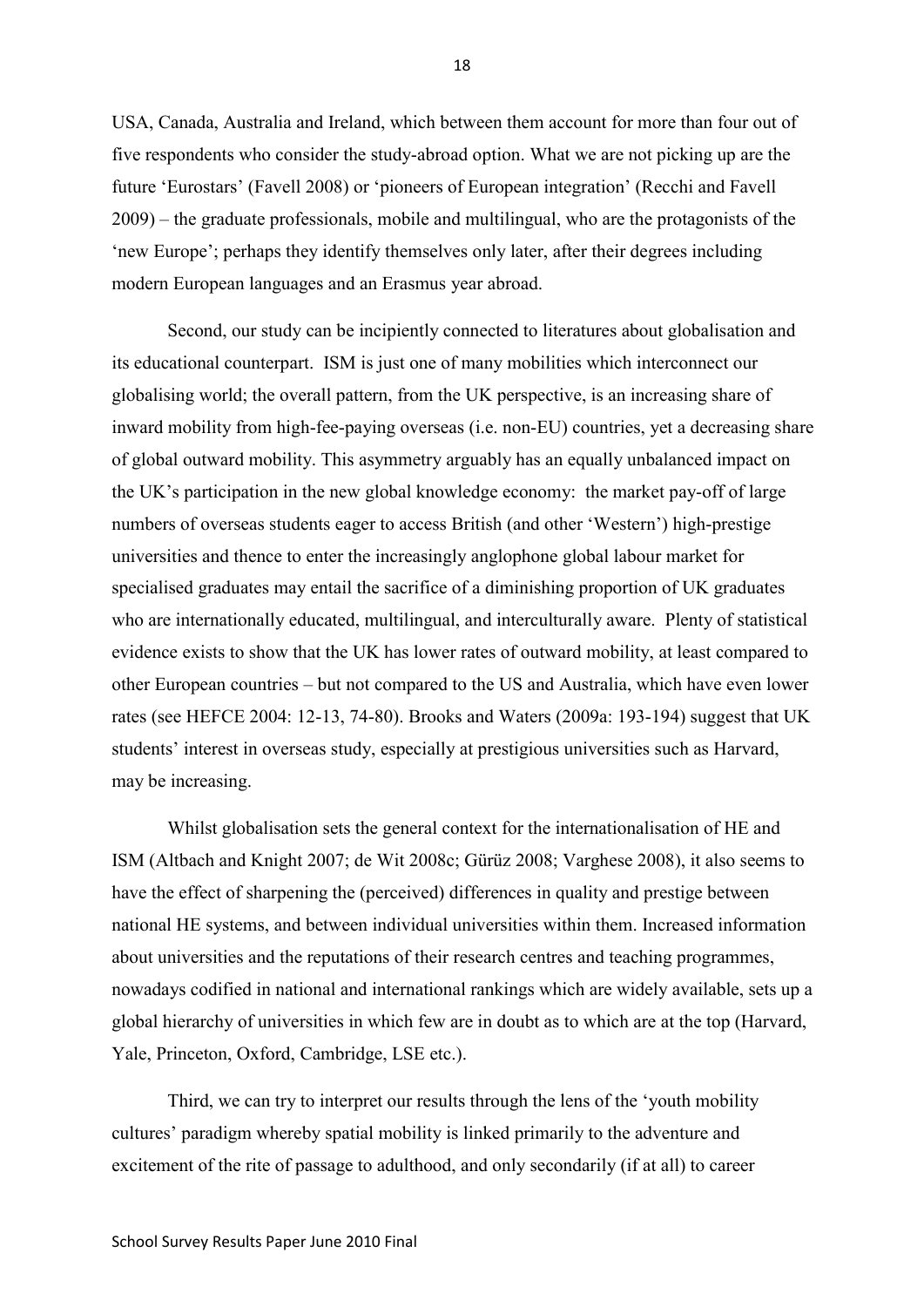planning. We saw that half of the respondents to the Student Survey, administered in several countries abroad, saw study abroad primarily as a 'unique adventure', and 88 per cent said this factor was at least of some importance in their move. Even so, some respondents in the Student Survey also saw the experiential side of overseas study as something which could 'make a difference' and 'give them the edge' in the job stakes – for instance, by making them 'more interesting' in a competitive interview situation (Findlay and King 2010: 30-31). In Brooks and Waters' programme of research we observe an interesting contrast between, on the one hand, the results of their recent work on British students abroad, who are there largely as adventure-seekers and also in order to develop and prolong a carefree student lifestyle (Waters and Brooks 2010) and, on the other hand, Waters' earlier research on Hong Kong Chinese students, whose motivations to study abroad are much more clearly strategised towards career development, learning English and developing professional and intercultural skills to be deployed in the business world (Waters 2006, 2009).

Although our School Survey data – by their very nature (questionnaire results, preuniversity age) – give only an inkling of this, we can foresee some of our respondents, and most of all the non-UK-nationals, as heading along the mobility track. For this group, mobility is already part of their habitus – their parents live abroad, they are frequent travellers, and they speak at least two languages fluently. Whether they become Eurostars à la Favell (2008) or 'global stars' with their future careers spanning other key nodes of the global economy remains to be seen. But this (potentially) mobile elite is only a tiny minority in our survey. Let us not forget the other side of the coin: the increasing number of British students, many of 'non-traditional' background (i.e. of working-class parentage, from ethnic minorities, of mature age, and with disabilities), who have little choice but to live at home (Christie 2007; Holdsworth 2009). For them going abroad is only a dream or not even that. This leads to our final perspective.

We believe our School Survey data are a clear vindication of the perpetuations and transmission of social class divisions. We see a nexus of overlapping dimensions of privilege interacting and reinforcing each other in our tabulated results: North vs. South, state vs. independent schools, university-educated vs. non-university educated parents, high vs. low socio-occupational status. These patterns in the response data link to academic performance and personal mobility and network factors which directly shape decisions and thoughts about studying abroad. In sum, the socially more powerful groups in British society – the aristocracy, the upwardly-mobile professional and managerial classes – see international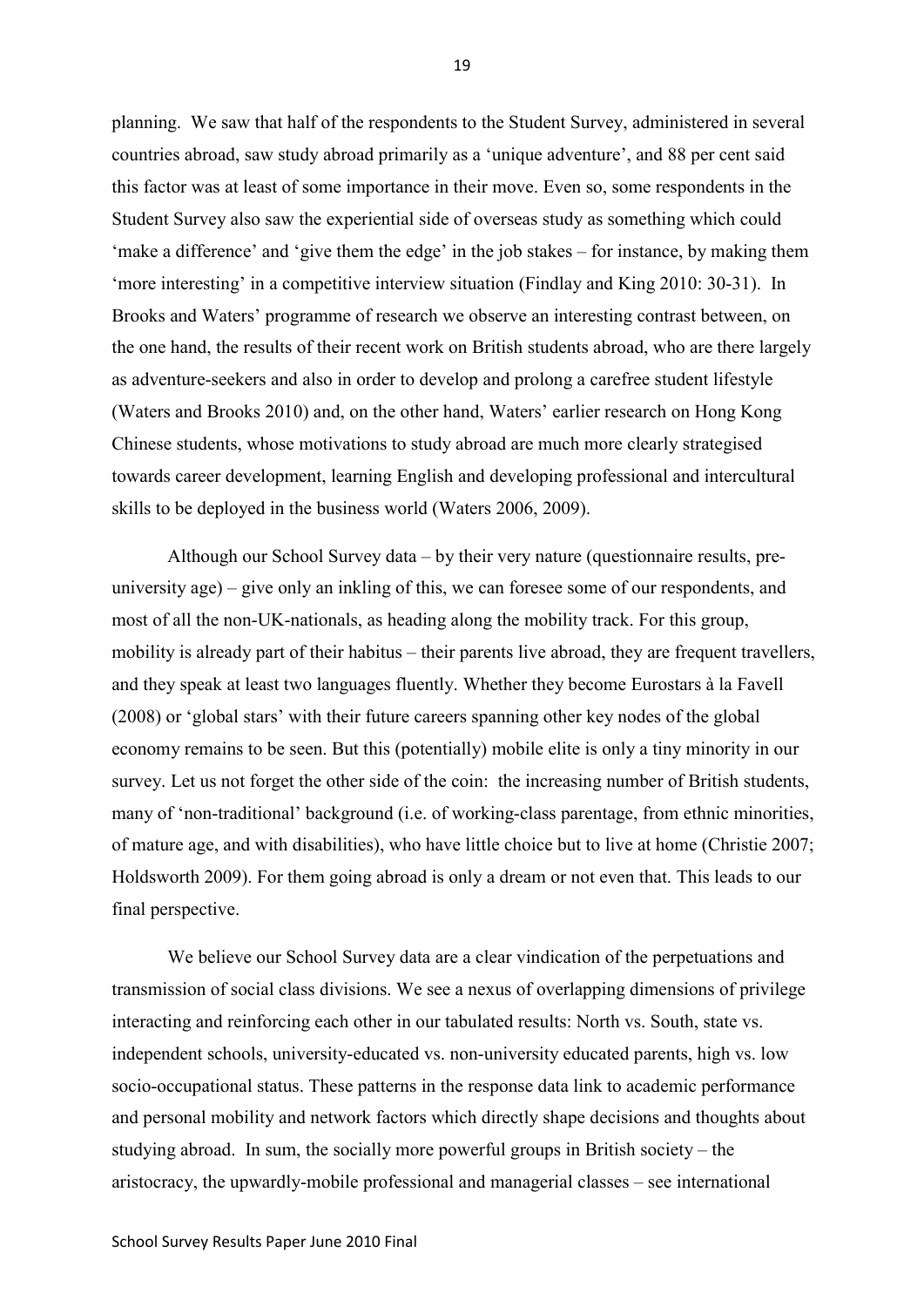mobility as a way of strategising to enhance the educational capital of their young people beyond the national to the global, especially if the destination is a world-class university which ranks alongside Oxbridge.

This diagnosis is consistent with more qualitative research on British students at foreign universities carried out by Brooks and Waters (2009a, 2009b; also Waters and Brooks 2010). Buoyed up financially by their families, these internationally oriented students – often strongly guided by their parents in a 'parentocracy' of higher education (cf. Brown 1997) – are concerned to acquire the 'right' credentials and other embodied life and travel experiences, which are subsequently converted into social status and economic capital. In this way, and following Bourdieu's (1986) well-known analysis, students who go to study abroad, especially if they attend high-prestige institutions, accumulate multiple, mutually-reinforcing forms of capital: mobility capital (different experiences of travel and living abroad built up over time), human capital (a world-class education), social capital (access to networks, 'connections'), cultural capital (languages, intercultural awareness) and eventually economic capital (high-income employment). And yet, beyond this, there is something of an extra dimension to the UK case, based partly on the position of the country in the global HE system (and its 'command' of the global language), but probably more particularly on the British (especially English) class system and the way that, more than most other advanced countries, educational privilege is reproduced and even entrenched through the state vs. private educational divide. ISM adds another layer of privileged access to this polarised system.

 <sup>1</sup> Research for this project was conducted over the 18 months March 2008 to August 2009 and involved collaboration between two research teams, one at the University of Dundee (Centre for Applied Population Analysis) and one at the University of Sussex (Sussex Centre for Migration Research). See Findlay and King (2010) for the synthesis report on this research.

<sup>2</sup> For a diverse selection of studies on Erasmus mobility see Commission of the European Communities (2000), Findlay et al. (2006), King and Ruiz-Gelices (2003), Maiworm and Teichler (1996), Murphy-Lejeune (2003).<br><sup>3</sup> Amongst the many problems of achieving comparable statistics on ISM is the critical issue of definitional

criteria (domicile, citizenship, prior residence/education etc.); see Findlay and King (2010: 10-16, 68-71). Generally such statistics exclude – although one can never be sure of this – short-term, credit-mobility visiting and exchange students.<br><sup>4</sup> We were not alone in being surprised at the existence of this partially 'hidden' population of foreign students

in UK schools. A recent Time<sup>s</sup> High<sup>e</sup><sup>r</sup> Education article commented on the discrepancy between estimates of overseas students in British universities according to whether the students are classified by nationality (513,570 in 2007-08) or by domicile when applying (389,330). The inference is that nearly a quarter of overseas students apply from a UK domicile – as boarders or whilst attending a UK language or foundation course (Gill 2009). From our interviews and school visits we found that such students mainly came from the Far East (China, Korea, Japan, Singapore), from populous European countries (Russia, Ukraine, Germany), from Arab oil countries, and from Nigeria. They remain a partly hidden group because most are boarders at prestigious independent schools and hence are invisible to the wider society.

 $<sup>5</sup>$  This assumes that the combination of Brighton/Sussex and Leicester(shire) is a reasonably accurate</sup> representation of the English Year 13 school population.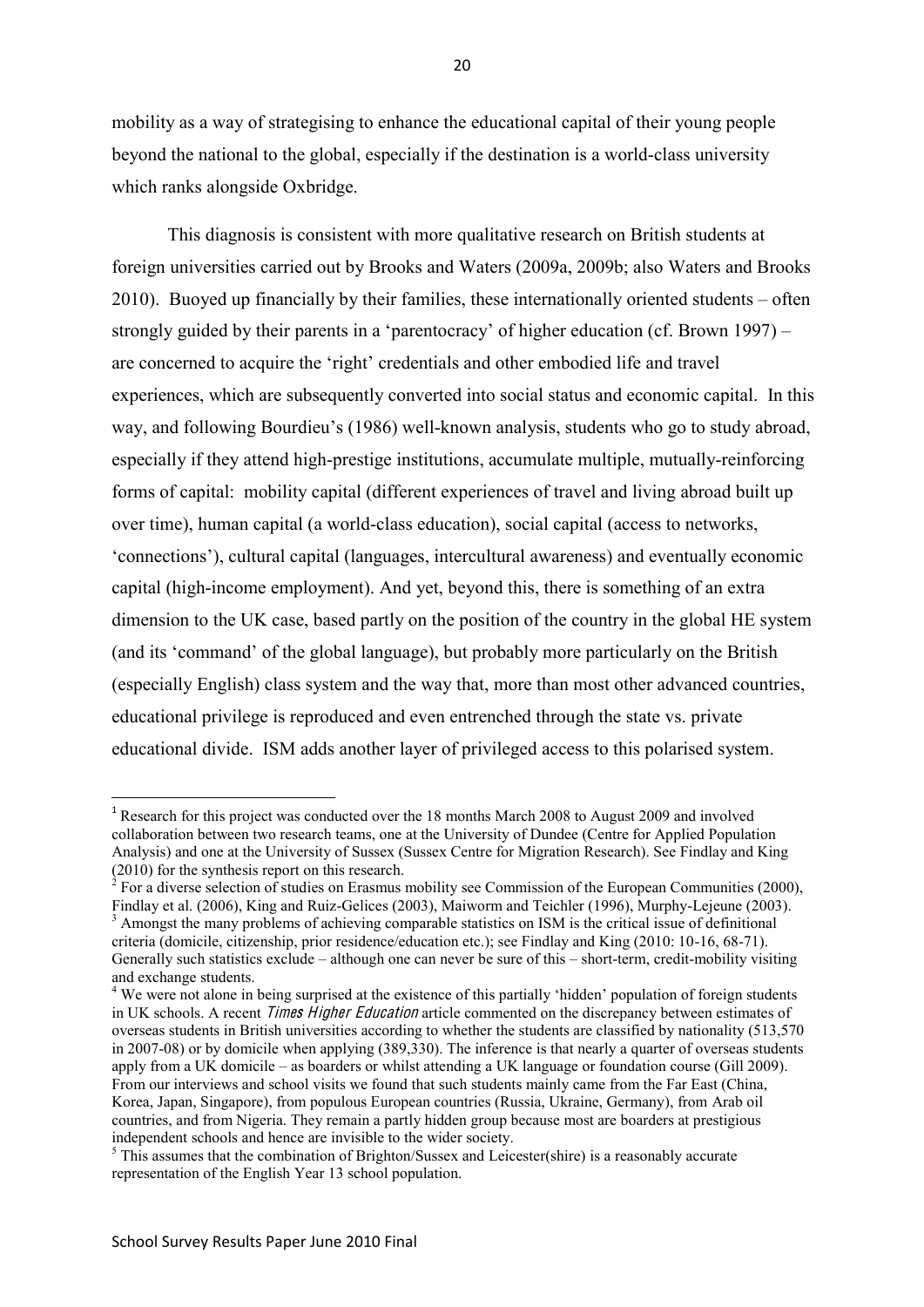Some explanation for those not familiar with the UK university and UCAS systems. The UCAS form allows up to five unranked choices of HEIs for applications. Applicants with high aspirations are likely to apply to the top universities in the UK. According to the 2008 World University Ranking list (published in the Time<sup>s</sup> High<sup>e</sup><sup>r</sup> Education, 9 October 2008, i.e. as we started the School Survey), the top ten UK universities were Cambridge, Oxford, Imperial, UCL, King's, Edinburgh, Manchester, Bristol, LSE and Warwick. <sup>9</sup> In one sense, this is a reasonable option since there are many universities within commuting distance – two in

Leicester, two in Nottingham, Loughborough, Coventry, Warwick, Derby, etc.

<sup>10</sup> A further complication arose when coding the questionnaire responses to this item. Although respondents were asked to give both father's and mother's occupational status (including housewife/husband etc.), an unexpectedly large number checked the answer for only one parent. Whether this was because these pupils were all from single-parent families, or if there was some other reason, we do not know. In order to standardise the results, we took the 'highest' occupation category indicated by each respondent.

<sup>&</sup>lt;sup>6</sup> The 'total' figures on Table 2 (147 for the narrow sample, 211 for the standard one) are lower than those on Table 1 (204 and 283) because many respondents who had thought of going abroad did not specify any destination country.

 $7$  We acknowledge potential problems with predicted A-level grades. Students may not have seen their competed UCAS forms or might not have been told of their predicted grades by their tutors. It is also possible that schools vary in the accuracy or optimism with which they make predictions. Sample numbers are reduced where respondents did not know their A-level predicted grades or were following another programme such as the international baccalaureate (IB).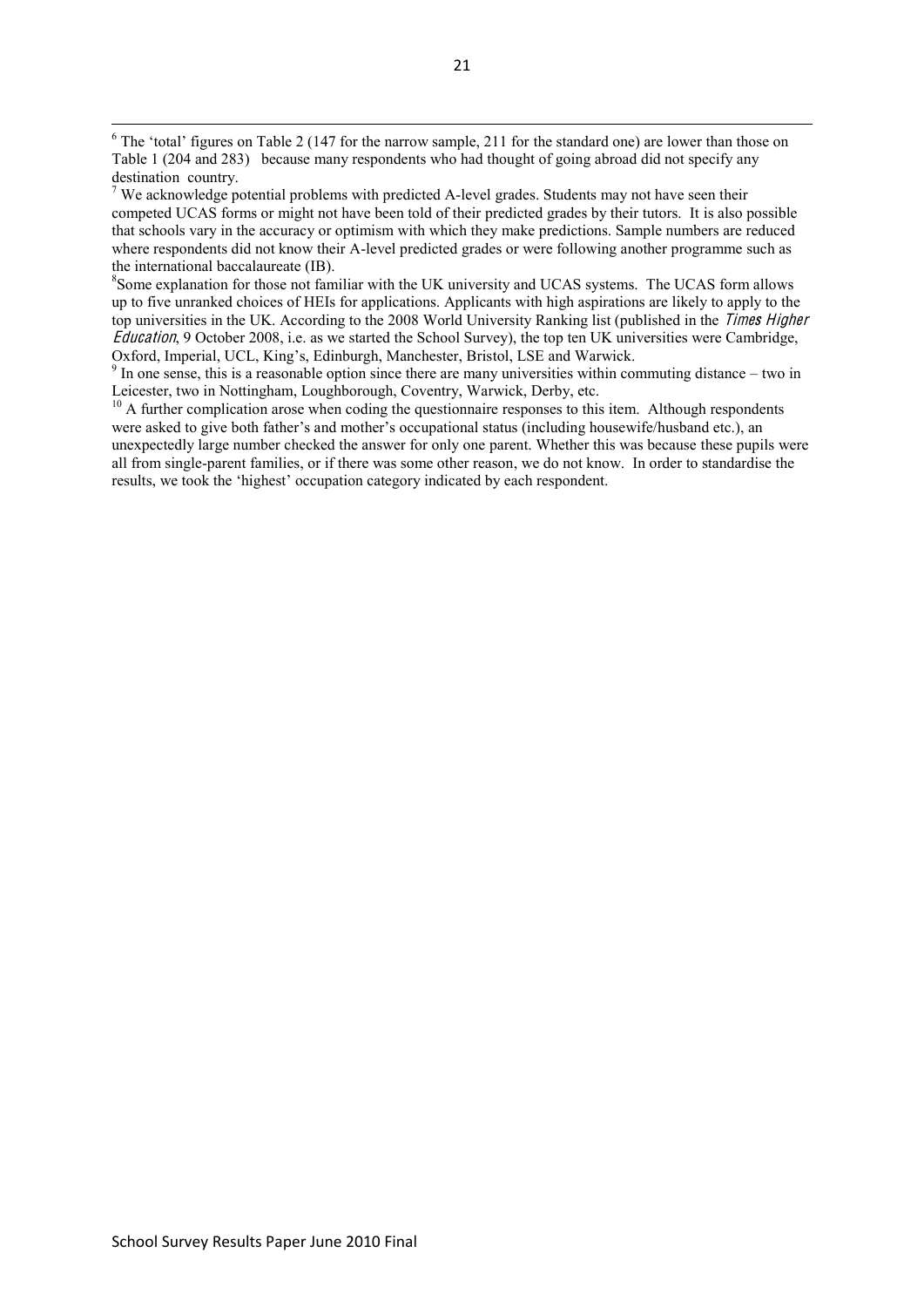Adams, W. (1968) Th<sup>e</sup> Brain Drain. London: Collier-Macmillan.

- Altbach, P. & Teichler, U. (2001) Internationalization and exchanges in a globalized university, Journal <sup>o</sup>f Studie<sup>s</sup> in International Education, 5: 5-25.
- Beck, U. & Beck-Gernsheim, E. (2002) Individualization. London: Sage.
- Blanden, J. & Machin, S. (2008) Recen<sup>t</sup> Change<sup>s</sup> in Intergenerational Mobility in Britain. London: Sutton Trust.
- Bourdieu, P. (1986) The forms of capital, in Richardson, J.G. (ed). Handbook <sup>o</sup>f Theory and Research for the Sociology of Education. New York: Greenwood Press, 241-258.
- Bourdieu, P. (1996) Th<sup>e</sup> Stat<sup>e</sup> Mobility: Elit<sup>e</sup> School<sup>s</sup> in <sup>t</sup>h<sup>e</sup> Field <sup>o</sup>f Power. Stanford: Stanford University Press.
- Bourdieu, P. & Passeron, J. (1977) Reproduction in Education, Society and Culture. London: Sage.
- Boyle, P., Halfacree, K. & Robinson, V. (1998) Exploring Contemporary Migration. London: Longman.
- Brooks, R. & Waters, J. (2009a) International higher education and the mobility of UK students, Journal <sup>o</sup>f Research in International Education, 8: 191-209.
- Brooks, R. & Waters, J. (2009b) A second chance at 'success'? UK students and global circuits of higher education, So<sup>c</sup>iology, 43: 1085-1102.
- Brown, P. (1997) The 'third wave': education and the ideology of parentocracy, in Halsey, A., Lander, H., Brown, P. And Wells, S. (eds). Education: Culture, Economy, Society. Oxford: Oxford University Press, 393-408.
- Christie, H. (2007) Higher education and spatial (im)mobility: nontraditional students and living at home, Environmen<sup>t</sup> and Planning A, 39: 2445-2463.
- Commission of European Communities (2000) Survey int<sup>o</sup> <sup>t</sup>h<sup>e</sup> Socio-Economi<sup>c</sup> Background <sup>o</sup>f Erasmu<sup>s</sup> Students. Brussels: Directorate General for Education and Culture.
- de Wit, H., (2008a) Changing dynamics in international student circulation, in de Wit, H., Agarwal, P., Said, M.E., Sehoole, M.T. and Sirozi, M. (eds) Th<sup>e</sup> Dynamic<sup>s</sup> <sup>o</sup>f International Studen<sup>t</sup> Circulation in <sup>a</sup> Global Context. Rotterdam: Sense Publishers, 15-45.
- de Wit, H., (2008b) International student circulation in the context of the Bologna process, in de Wit, H., Agarwal, P., Said, M.E., Sehoole, M.T. and Sirozi, M. (eds) Th<sup>e</sup> Dynamic<sup>s</sup> <sup>o</sup>f International Studen<sup>t</sup> Circulation in <sup>a</sup> Global Context. Rotterdam: Sense Publishers, 167-198.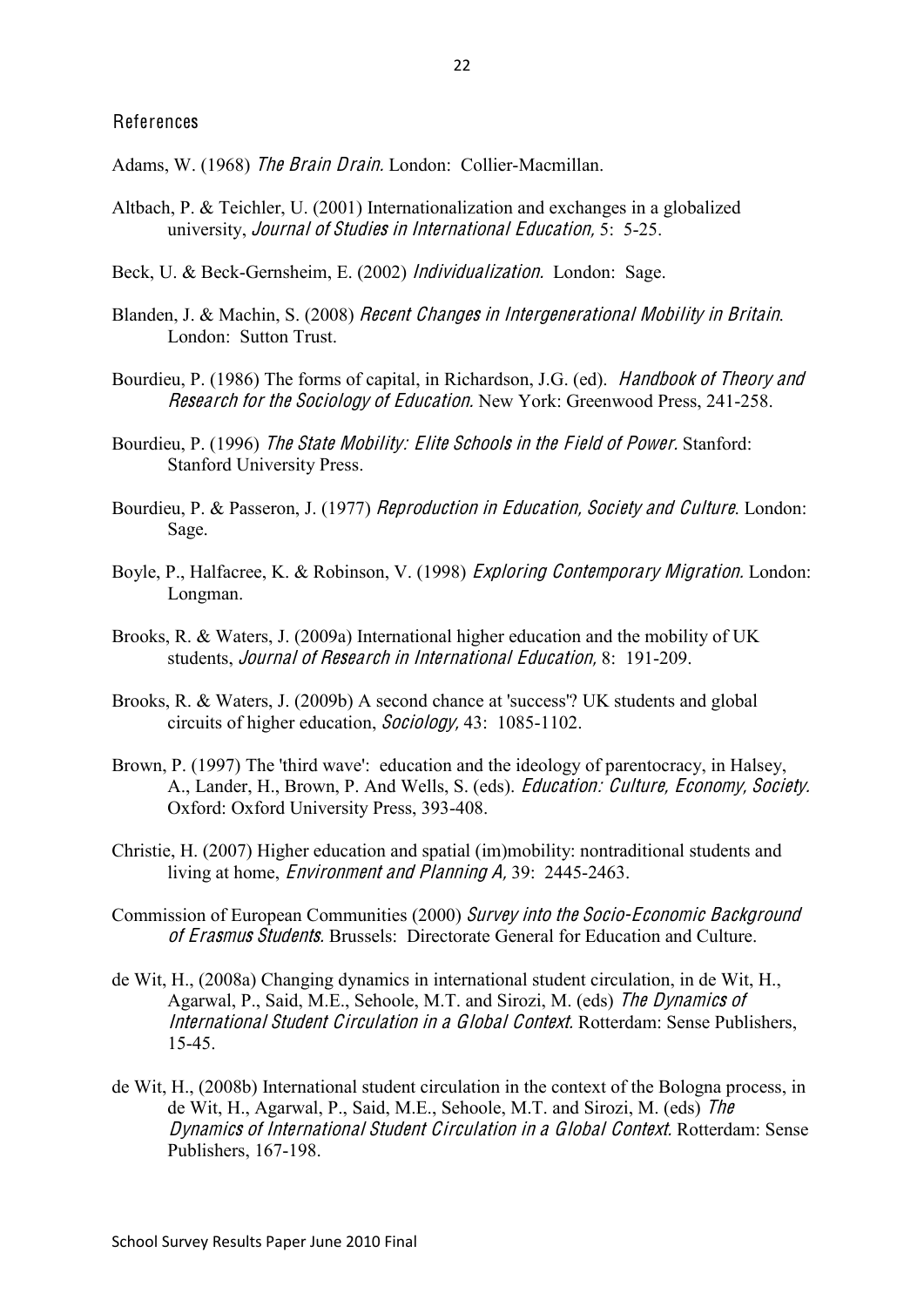- de Wit, H., (2008c) The internationalization of higher education in a global context, in de Wit, H., Agarwal, P., Said, M.E., Sehoole, M.T. and Sirozi, M. (eds) The Dynamics of International Studen<sup>t</sup> Circulation in <sup>a</sup> Global Context. Rotterdam: Sense Publishers, 1-14.
- Ermisch, J. & Del Bono, E. (2010) Education Mobility in England: Th<sup>e</sup> Link betwee<sup>n</sup> <sup>t</sup>h<sup>e</sup> Educational Level<sup>s</sup> <sup>o</sup>f Parents and <sup>t</sup>h<sup>e</sup> Educational Outcome<sup>s</sup> <sup>o</sup>f Teenagers. London: Sutton Trust.
- Favell, A. (2008) Eurostar<sup>s</sup> and Eurocities: Free Moving Urban Professional<sup>s</sup> in an Integrating Europe. Oxford: Blackwell.
- Findlay, A.M. & King, R. (2010) Motivations and Experiences of UK Students Studying Abroad. London: Department for Business, Innovation and Skills, *BIS Research* Paper no. 8.
- Findlay, A.M., King, R., Stam, A. & Ruiz-Gelices, E. (2006) Ever-reluctant Europeans: the changing geographies of UK students studying and working abroad, Europ<sup>e</sup>an Urban and Regional Studies, 13: 291-318.
- Findlay, A.M., (2001) International migration and globalisation, in Siddique, M.M. (ed) International Migration int<sup>o</sup> <sup>t</sup>h<sup>e</sup> 21st Century. Cheltenham: Edward Elgar, 126-152.
- Gill, J. (2009) Fine-tuned data show UK challenging US as the top overseas draw, *Times* High<sup>e</sup><sup>r</sup> Education, 21 May: 6-7.
- Glaser, W. A. (1978) Th<sup>e</sup> Brain Drain: Emigration and Return. Oxford: Pergamon.
- Gürüz, K. (2008) High<sup>e</sup><sup>r</sup> Education and International Studen<sup>t</sup> Mobility in <sup>t</sup>h<sup>e</sup> Global Knowledg<sup>e</sup> Economy. Albany NY: State University of New York Press.
- Halsey, A., Lauder, H., Brown, P. & Wels, A. (1997) Education: Culture, Economy, and Society. Oxford University Press.
- Hartmann, M. (2000) Class-specific habitus and the social reproduction of the business elite in Germany and France, Th<sup>e</sup> So<sup>c</sup>iological Review, 48: 241-261.
- Hawthorne, L. (2008) Th<sup>e</sup> Growing Global Demand for Students <sup>a</sup><sup>s</sup> Skilled Migrants. Washington DC: Migration Policy Institute.
- HEFCE (2004) International Studen<sup>t</sup> Mobility. London: HEFCE Issues Paper no 2004/30.
- Holdsworth, C. (2009) 'Going away to uni': mobility, modernity, and independence of English higher education students. Environmen<sup>t</sup> and Planning A, 41: 1849-1864.
- Hugo, G., (2006) Brain drain and student movements. in Lloyd, P.J. and Williams, L.S. (eds) International Trad<sup>e</sup> and Migration in <sup>t</sup>h<sup>e</sup> APEC <sup>r</sup><sup>e</sup>gion. Oxford: Oxford University Press, 210-228.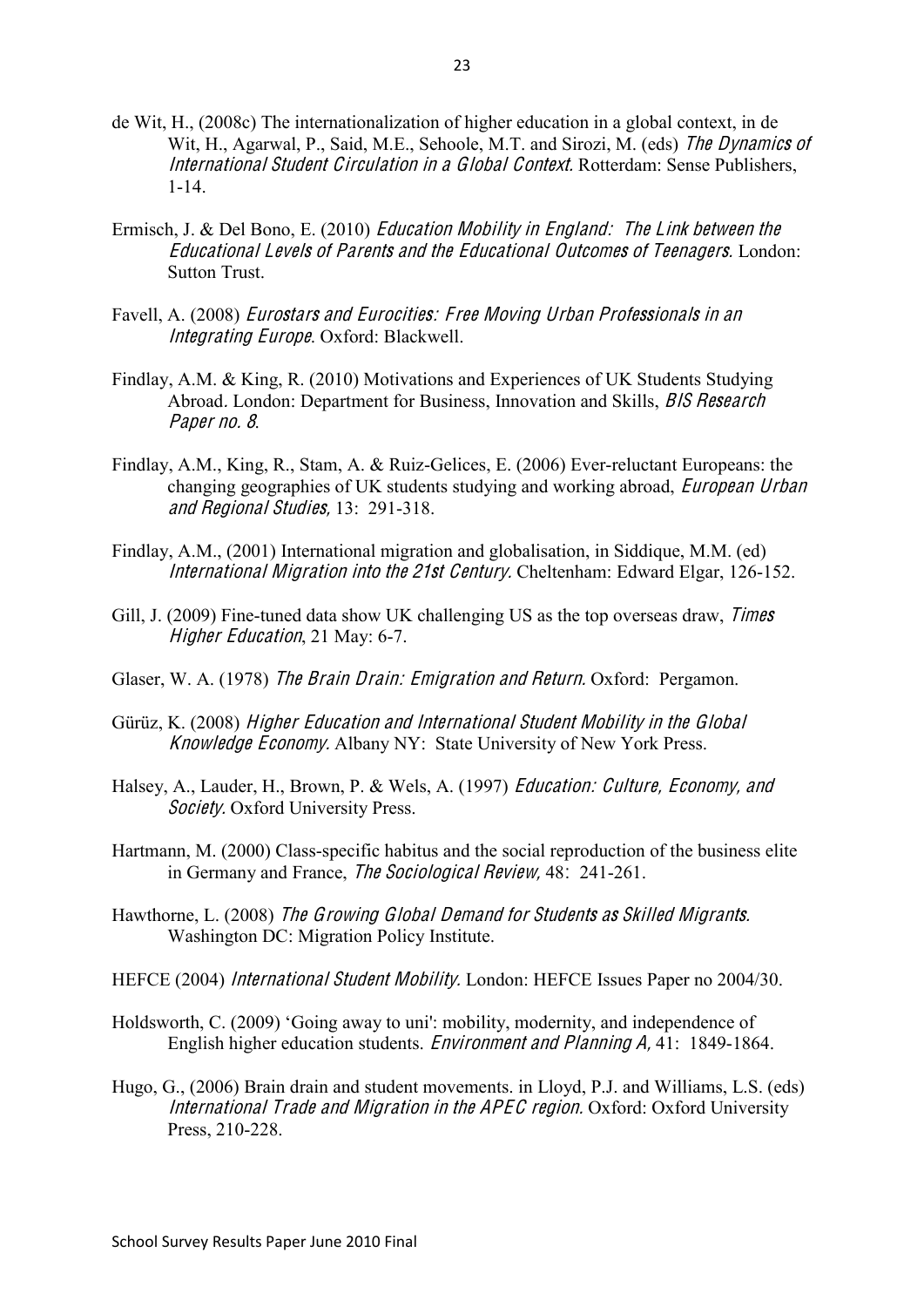- IOM, (2008) World Migration Repor<sup>t</sup> 2008. Geneva: International Organization for Migration and the United Nations.
- King, R. & Ruiz-Gelices, E. (2003) International student migration and the European 'Year Abroad': effects on European identity and subsequent migration behaviour. International Journal <sup>o</sup>f Population Geography 9: 229-252.
- Kuptsch, C. (2006) Students and talent flow the case of Europe, in Kuptsch, C. & Pang, E. (eds) Competing for Global Talent. Geneva: ILO, 33-62.
- Kwiek, M. (2001) Globalization and higher education, High<sup>e</sup><sup>r</sup> Education in Europ<sup>e</sup>, 26: 27- 38.
- Maiworm, F. & Teichler, U. (1996) Study Abroad and Early Careers: Experience<sup>s</sup> <sup>o</sup>f Forme<sup>r</sup> Erasmu<sup>s</sup> Students. London: Jessica Kingsley.
- Mulder, C. & Clark, W. (2002) Leaving home for college and gaining independence. Environmen<sup>t</sup> and Planning A, 34: 981-999.
- Murphy-Lejeune, E. (2002) Studen<sup>t</sup> Mobility and Narrativ<sup>e</sup> in Europ<sup>e</sup>: Th<sup>e</sup> Ne<sup>w</sup> Strangers. London: Routledge.
- OECD, (2008) Education <sup>a</sup><sup>t</sup> <sup>a</sup> Glance. Paris: OECD.
- Reay, D., David, M. & Ball, S. (2005) Degree<sup>s</sup> <sup>o</sup>f Choice: Class, Race, Gende<sup>r</sup> and High<sup>e</sup><sup>r</sup> Education. Stoke-on-Trent: Trentham Books.
- Recchi, E. & Favell, A. eds (2009) Pioneer<sup>s</sup> <sup>o</sup>f Europ<sup>e</sup>an Integration: Citizen<sup>s</sup>hip and Mobility in the EU. Cheltenham: Edward Elgar Publishing.
- Schnitzer, K. & Zempel-Gino, M. (2002) Euro Studen<sup>t</sup> 2000: Social and Economi<sup>c</sup> Condition<sup>s</sup> <sup>o</sup>f Studen<sup>t</sup> Lif<sup>e</sup> in Europ<sup>e</sup>. Hannover: Hochshul-Informations-System.
- Sklair, L. (2001) Th<sup>e</sup> Transnational Capitalist Class. Oxford: Blackwell.
- Varghese, N., (2008) Globalization <sup>o</sup>f High<sup>e</sup><sup>r</sup> Education and Cross-Borde<sup>r</sup> Studen<sup>t</sup> Mobility. Paris: International Institute for Education Planning.
- Waters, J. (2006) Geographies of cultural capital: education, international migration and family strategies between Hong Kong and Canada, Transaction<sup>s</sup> <sup>o</sup>f <sup>t</sup>h<sup>e</sup> Institut<sup>e</sup> <sup>o</sup>f British Geograph<sup>e</sup>rs, 31: 179-192.
- Waters, J. (2009) In pursuit of scarcity: transnational students, 'employability', and the MBA, Environmen<sup>t</sup> and Planning A, 41: 1865-1883.
- Waters, J. & Brooks, R. (2010) Accidental achievers: international higher education, class reproduction and privilege in the experiences of UK students overseas, British Journal <sup>o</sup>f So<sup>c</sup>iology <sup>o</sup>f Education, 31: 217-228.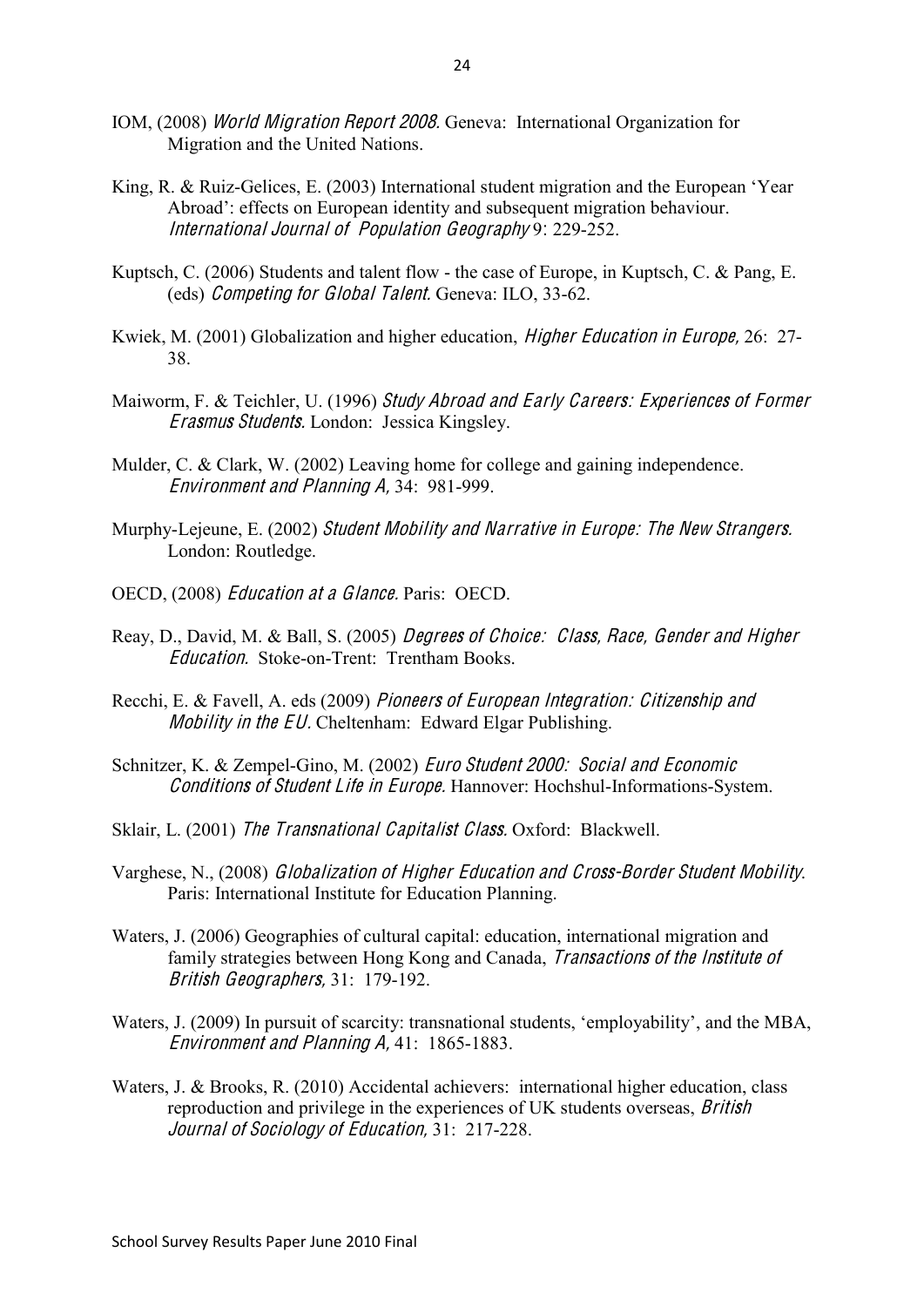|                            | Standard | <b>Narrow</b> |        |               |
|----------------------------|----------|---------------|--------|---------------|
|                            | Sample   |               | Sample |               |
|                            | no.      | $\frac{0}{0}$ | no.    | $\frac{0}{0}$ |
| Leicester Schools          |          |               |        |               |
| Yes, and applying          | 34       | 4.9           | 19     | 3.0           |
| Yes, but not applying      | 78       | 11.1          | 69     | 10.8          |
| Both answers               | 112      | 16.0          | 88     | 13.8          |
| <b>Sussex Schools</b>      |          |               |        |               |
| Yes, and applying          | 67       | 9.6           | 31     | 5.1           |
| Yes, but not applying      | 104      | 14.7          | 85     | 14.1          |
| Both answers               | 171      | 24.3          | 116    | 19.2          |
| <b>State Schools</b>       |          |               |        |               |
| Yes, and applying          | 20       | 2.9           | 18     | 2.8           |
| Yes, but not applying      | 73       | 10.4          | 67     | 10.2          |
| Both answers               | 93       | 13.3          | 85     | 13.0          |
| <b>Independent Schools</b> |          |               |        |               |
| Yes, and applying          | 81       | 11.6          | 32     | 5.5           |
| Yes, but not applying      | 109      | 15.6          | 87     | 14.9          |
| Both answers               | 190      | 27.1          | 119    | 20.3          |
| Total                      |          |               |        |               |
| Yes, and applying          | 101      | 7.2           | 50     | 4.0           |
| Yes, but not applying      | 182      | 13.0          | 154    | 12.4          |
| Both answers               | 283      | 20.2          | 204    | 16.4          |

Table 1. Answers to the question 'Have you thought about applying to a non-UK university?' by area and type of school.

Note: For definitions of standard and narrow samples, see text.

Source: Authors' School Survey 2008-09.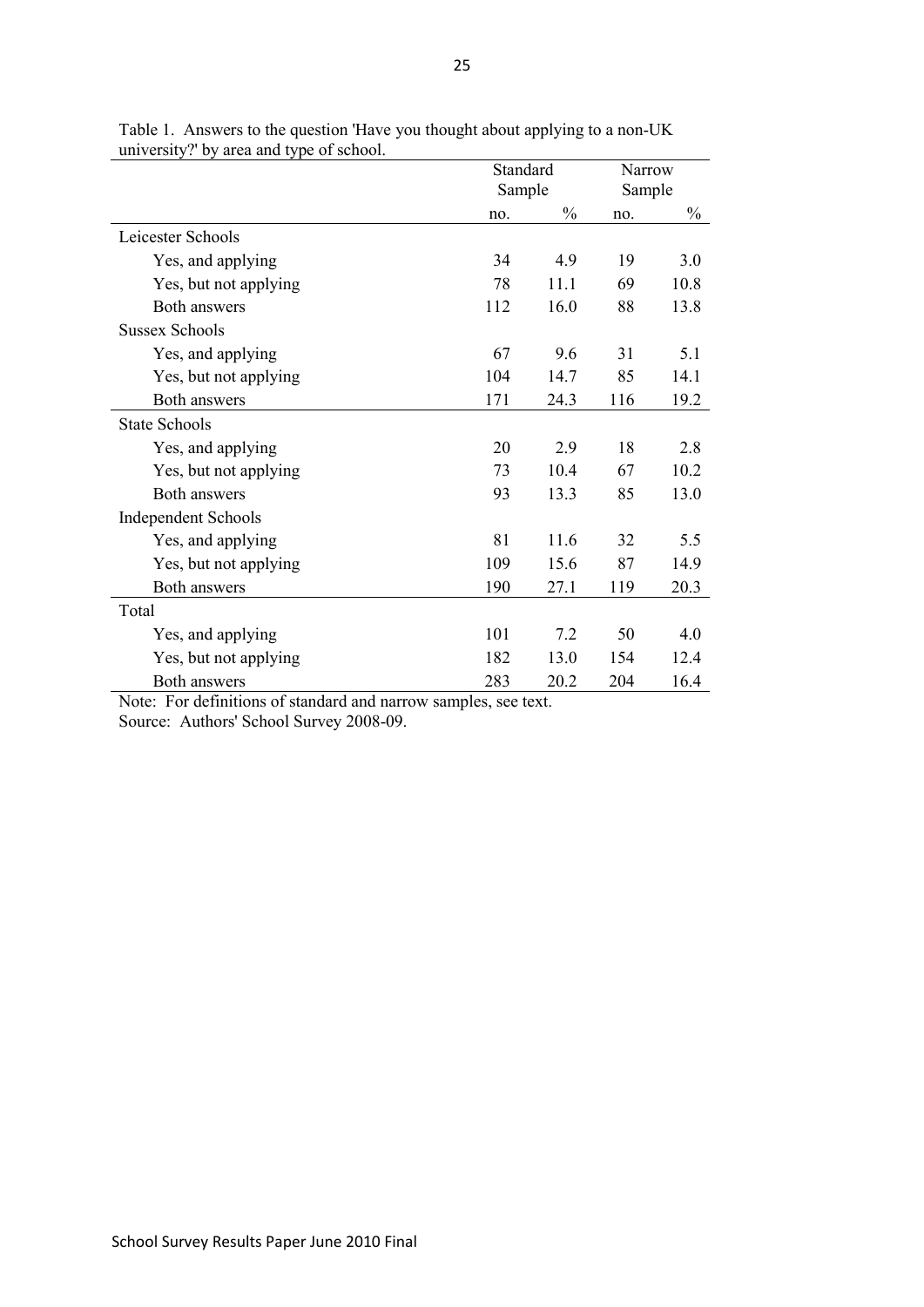| avivau                   |     |               |                |       |  |
|--------------------------|-----|---------------|----------------|-------|--|
|                          |     | Standard      | Narrow         |       |  |
|                          |     | Sample        | Sample         |       |  |
|                          | no. | $\frac{0}{0}$ | no.            | $\%$  |  |
| France                   | 8   | 3.8           | 7              | 4.8   |  |
| Germany                  | 9   | 4.3           | 2              | 1.4   |  |
| Ireland                  | 17  | 8.1           |                | 11.6  |  |
| Other Europe             | 13  | 6.2           |                | 4.1   |  |
| Europe                   | 47  | 22.3          |                | 21.8  |  |
| <b>USA</b>               | 89  | 42.2          | 75             | 51.0  |  |
| Canada                   | 11  | 5.2           | 8              | 5.4   |  |
| North America            | 100 | 47.4          | 83             | 56.5  |  |
| Australia                | 21  | 10.0          |                | 13.6  |  |
| Latin America, Caribbean | 6   | 2.8           |                | 3.4   |  |
| East Asia                | 28  | 13.3          | $\overline{2}$ | 1.4   |  |
| Other                    | 9   | 4.3           | 5              | 3.4   |  |
| Total                    | 211 | 100.0         | 147            | 100.0 |  |

Table 2. Destinations for those who are applying, or considered applying, abroad

Notes: 'Other Europe' includes some students applying to Charles University in Prague; in the category 'Latin America, Caribbean' are some students applying to St. George's, Grenada; both usually for Medicine. Percentages may not tally due to rounding.

Source: Authors' School Survey 2008-09.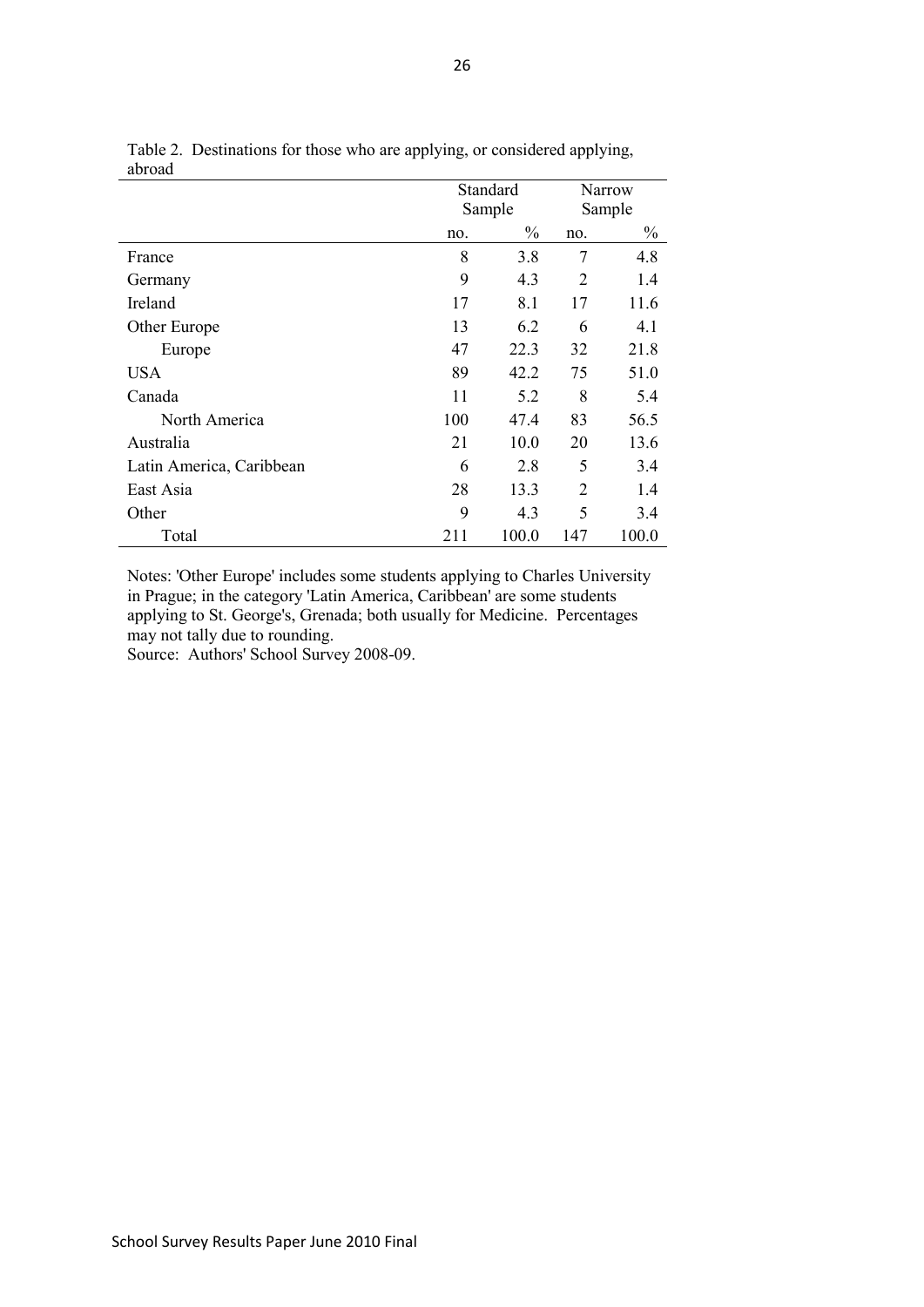| $\mathcal{L}$<br>$arctan$ , $arctan$ |              |                 |          |                  |       |          |  |  |
|--------------------------------------|--------------|-----------------|----------|------------------|-------|----------|--|--|
|                                      |              | Standard sample |          | Narrow sample    |       |          |  |  |
|                                      |              | Not             |          |                  |       | Not      |  |  |
|                                      | Applying (%) |                 | applying | Applying $(\% )$ |       | applying |  |  |
| A-levels                             |              |                 |          |                  |       |          |  |  |
| 3 As or better                       | 49           | (10.1)          | 437      | 27               | (6.4) | 398      |  |  |
| 3 Bs or better                       | 11           | (3.7)           | 288      | 4                | (1.5) | 271      |  |  |
| Less                                 | 25           | (5.8)           | 409      | 13               | (3.4) | 373      |  |  |
| <b>GCSEs</b>                         |              |                 |          |                  |       |          |  |  |
| $7+$ at A or $A^*$                   | 36           | (6.9)           | 483      | 25               | (5.2) | 460      |  |  |
| $7+$ at A or B                       | 12           | (2.8)           | 415      | 9                | (2.2) | 395      |  |  |
| Less                                 | 8            | (2.6)           | 300      |                  | (2.5) | 271      |  |  |

Table 3. Applying to university abroad by academic performance.

Chi-square test results (all df 2): A-levels standard sample 13.229, p< .001; Alevels narrow sample 11.026,  $p$  < .01; GSCEs standard sample 12.689,  $p$  < .002;

GCSEs narrow sample  $6.637$ ,  $p < .05$ .

Source: Authors' School Survey 2008-09.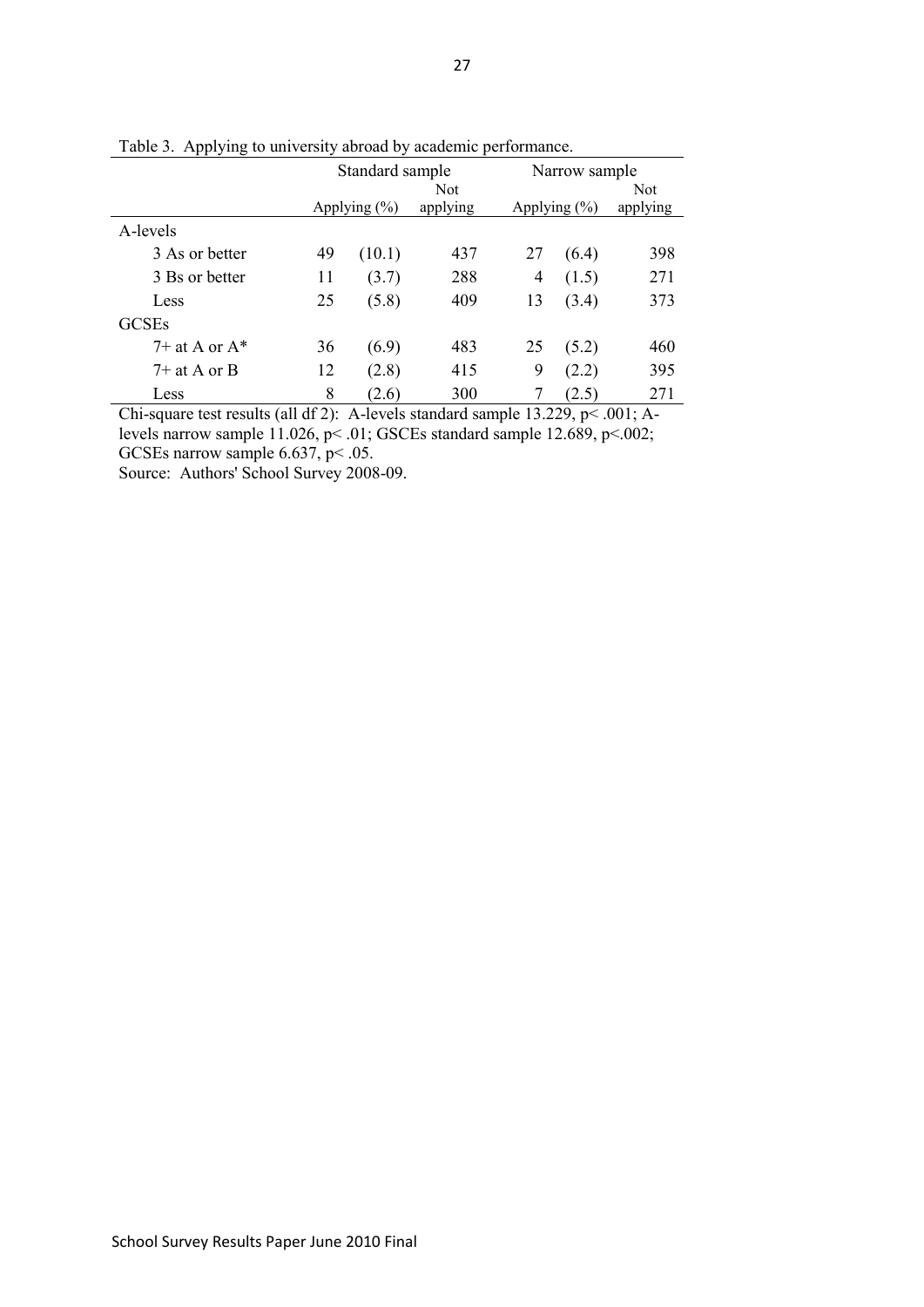|                                | Standard sample  |        |          | Narrow sample    |       |          |  |
|--------------------------------|------------------|--------|----------|------------------|-------|----------|--|
| Applied to 3 or more top-10 UK | Not.             |        |          |                  |       | Not      |  |
| universities                   | Applying $(\% )$ |        | applying | Applying $(\% )$ |       | applying |  |
| Yes                            | 27               | (17.1) | 131      | 10               | (8.4) | 109      |  |
| No                             | 51               | 5.1    | 946      | 30               |       | 876      |  |

Table 4. Applying to university abroad by quality of UK universities applied for.

Chi-square test results (df 1): standard sample 31.049, p< .001; narrow sample 7.273, p< .01. Source: Authors' School Survey 2008-09.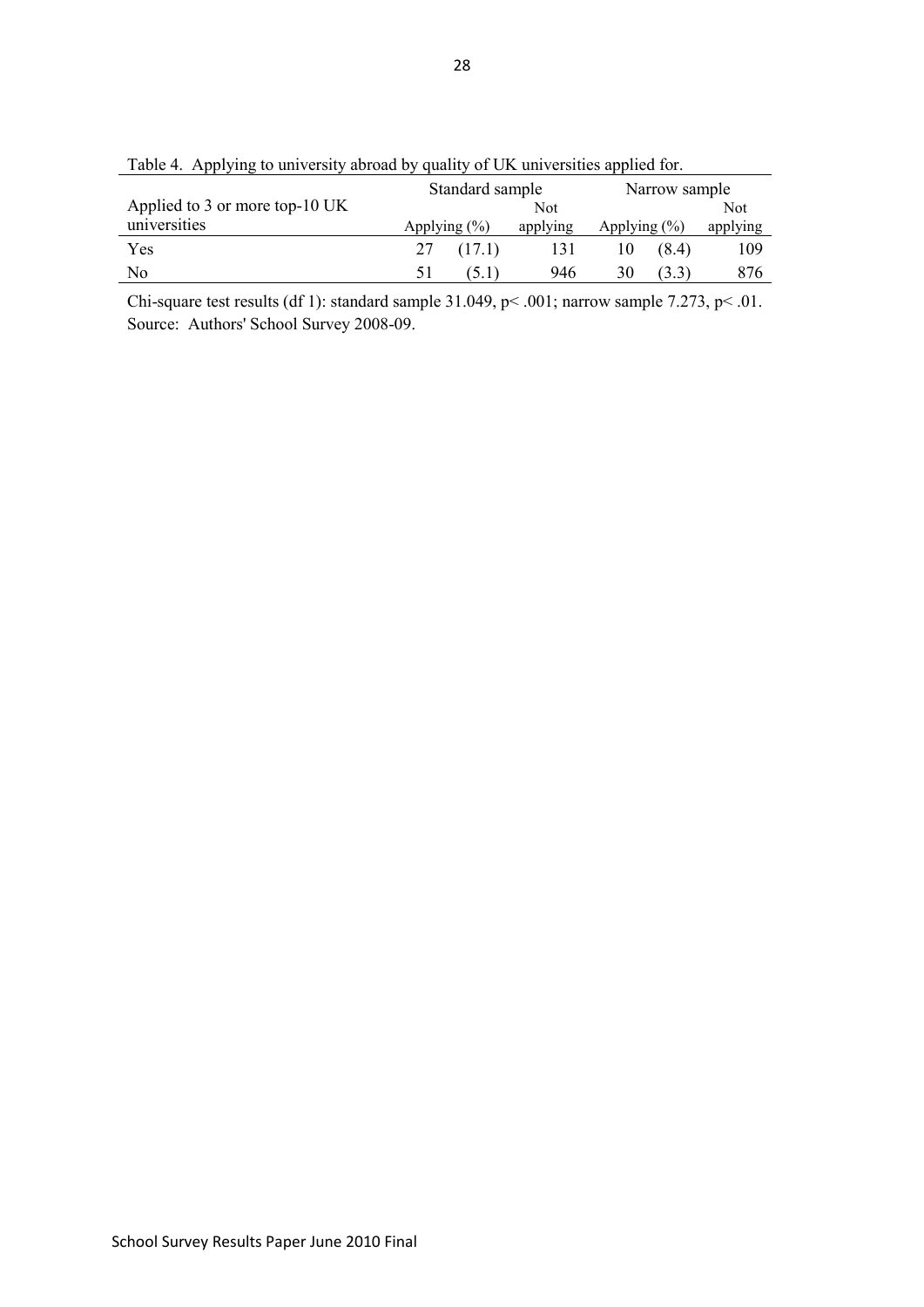|                                |                  | Standard sample |                        | Narrow sample    |       |                        |  |
|--------------------------------|------------------|-----------------|------------------------|------------------|-------|------------------------|--|
|                                | Applying $(\% )$ |                 | <b>Not</b><br>applying | Applying $(\% )$ |       | <b>Not</b><br>applying |  |
| Parents university-educated?   |                  |                 |                        |                  |       |                        |  |
| Both of them                   | 46               | (10.4)          | 397                    | 22               | (6.0) | 348                    |  |
| One of them                    | 25               | (6.9)           | 268                    | 14               | (4.2) | 318                    |  |
| Neither                        | 28               | (5.1)           | 522                    | 14               | (2.8) | 487                    |  |
| Parents' occupational class    |                  |                 |                        |                  |       |                        |  |
| Manager, director              | 47               | (10.1)          | 418                    | 21               | (5.3) | 376                    |  |
| Professional, teacher          | 30               | (6.5)           | 431                    | 16               | (3.8) | 405                    |  |
| Clerical, sales, manual, other | 23               | (5.4)           | 406                    | 13               | (3.4) | 369                    |  |

Table 5. Applying to university abroad by parental education and occupation

Chi-square test results (all df 2): parents' education, standard sample 10.045, p< .01; narrow sample not significant; parents' occupation 8.132, p < .05; narrow sample not significant. Source: Authors' School Survey 2008-09.